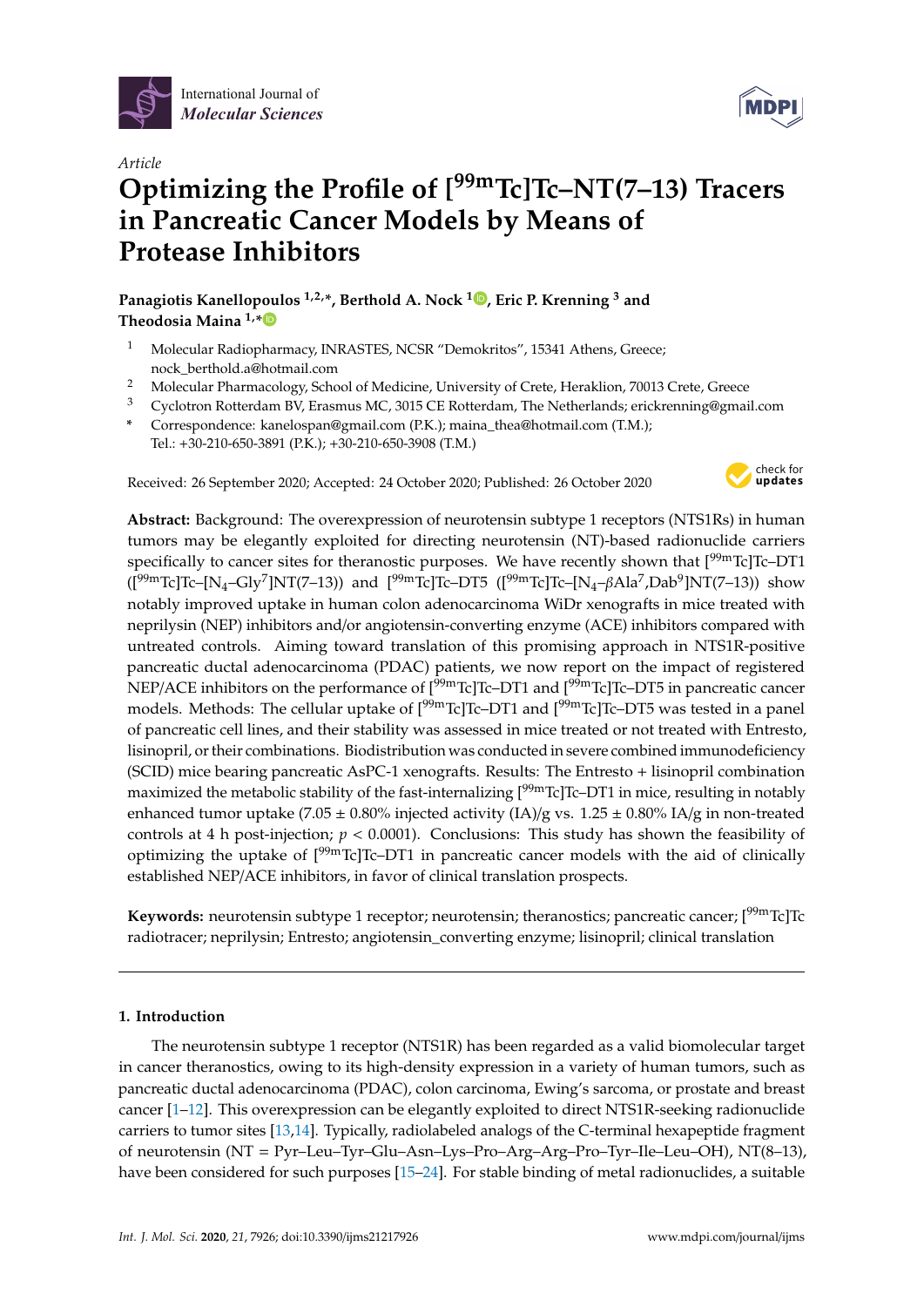chelator needs to be covalently attached to the N-terminus of the peptide chain, directly or via a linker [\[25\]](#page-12-0).

Accordingly, NT conjugates can be properly designed to carry a gamma emitting radiometal  $([{}^{99m}Tc]Tc, [{}^{111}In]In)$  for single-photon emission computed tomography (SPECT), or a positron emitter ([68Ga]Ga, [64Cu]Cu) for positron emission tomography (PET). SPECT or PET imaging of tumor sites allows for the diagnosis, staging, and assessment of disease spread, and indicates patients eligible for radionuclide therapy. During radionuclide therapy, the respective therapeutic radiometal (beta emitter: [<sup>177</sup>Lu]Lu, [<sup>90</sup>Y]Y; Auger electron emitter: [<sup>111</sup>In]In; alpha emitter: [<sup>225</sup>Ac]Ac) will be delivered to NTS1R-positive cancer sites applying the same carrier molecule. The success of the aforementioned theranostic concept has already been established in the clinic for radiolabeled somatostatin analogs used in the management of patients with somatostatin receptor-positive neuroendocrine tumors (NETs) [\[14,](#page-11-2)[26,](#page-12-1)[27\]](#page-12-2). Radiolabeled, prostate-specific membrane antigen (PSMA) inhibitors recently introduced against prostate cancer represent another successful paradigm of theranostics in nuclear oncology [\[14](#page-11-2)[,27\]](#page-12-2).

We have previously developed a small library of NT(7-13) analogs, coupled to an acyclic tetraamine chelator at the N-terminus for stable binding of the eminent SPECT radionuclide [<sup>99m</sup>Tc]Tc. The preclinical evaluation of this series of compounds was carried out in human colon adenocarcinoma HT29 and WiDr cells expressing the NTS1R [\[28,](#page-12-3)[29\]](#page-12-4). During translation of the best-performing radiotracer, [<sup>99m</sup>Tc]Tc–DT6 ([<sup>99m</sup>Tc]Tc–[N<sub>4</sub>–βAla<sup>7</sup>,Dab<sup>9</sup>,Tle]NT(7–13);  $N_4 = 6$ –(carboxy)–1,4,8,11–tetraazaundecane), in a small number of patients, poor NTS1R targeting of tumor lesions and very fast washout of radioactivity via the kidneys into urine was observed [\[30\]](#page-12-5). This disappointing result was attributed to rapid in vivo catabolism of the linear peptide chain. In fact, several proteases have been reported to swiftly degrade NT and its analogs. Thus, angiotensin-converting enzyme (ACE) has been shown to rapidly cleave the  $Tyr^{11}-Ile^{12}$ bond, whereas neprilysin (NEP) quickly hydrolyzes both the  $Pro^{10}$ –Tyr<sup>11</sup> and the Tyr<sup>11</sup>–Ile<sup>12</sup> bonds [\[31](#page-12-6)[–36\]](#page-12-7). Two additional metallopeptidases, EC 3.4.24.15 (thiolsensitive metallo-oligopeptidase, thimet-oligopeptidase (TOP)) cleaving the  $Arg^8$ –Arg<sup>9</sup> bond and EC 3.4.24.16 (neurolysin) hydrolyzing the Pro<sup>10</sup>–Tyr<sup>11</sup> bond, may further contribute in the degradation of NT and its analogs [\[37,](#page-12-8)[38\]](#page-12-9). However, these proteases are located within cells, and hence are less expected to encounter circulating NT radioligands and disturb their delivery to tumor sites.

In a recent study, we were able to demonstrate the involvement of ACE and NEP in the invivo degradation of  $[^{99 \rm m}$ Tc]Tc–DT1 ( $[^{99 \rm m}$ Tc]Tc–[N<sub>4</sub>–Gly<sup>7</sup>]NT(7–13)) and  $[^{99 \rm m}$ Tc]Tc–DT5  $($ [<sup>99m</sup>Tc]Tc–[N<sub>4</sub>– $\beta$ Ala<sup>7</sup>,Dab<sup>9</sup>]NT(7–13)) [\[39\]](#page-12-10). Furthermore, we showed that co-injection of the NEP inhibitor phosphoramidon (PA) [\[40\]](#page-12-11) and the ACE inhibitor lisinopril (Lis) [\[41\]](#page-12-12) resulted in significant stabilization of these radiotracers in peripheral mouse blood. Consequently, the uptake of both [<sup>99m</sup>Tc]Tc–DT1 and [<sup>99m</sup>Tc]Tc–DT5 in human NTS1R-positive colon adenocarcinoma tumors in mice was significantly enhanced [\[39\]](#page-12-10). Following this rationale, we are now interested in translating these positive findings into pancreatic cancer models. It should be noted that 95% of all pancreatic cancers are actually PDAC, one of the most devastating cancer types, with a five-year survival not exceeding 10%. A major problem in the management of PDAC is that the disease remains practically asymptomatic, and has already disseminated by the time of diagnosis. Treatment may be comprised of surgical resection followed by chemo/radiotherapy, but outcomes are rather limited, with most patients dying soon after diagnosis and the average survival not surpassing 28 months [\[42\]](#page-12-13). It is therefore imperative to make available effective theranostic tools to combat PDAC, including radiolabeled NTS1R-directed probes.

In the present study, we first evaluated the uptake of  $[<sup>99m</sup>Tc]Tc-DT1$  in a series of commercially available pancreatic cell lines, namely AsPC-1, PANC-1, MiaCapa-2, and Capan-1. We were interested in identifying the cell line by combining high radioligand uptake, indicative of high NTS1R expression, with practical convenience of handling, including acceptable doubling times during culture, as well as easy development of experimental tumors in severe combined immunodeficiency (SCID) mice available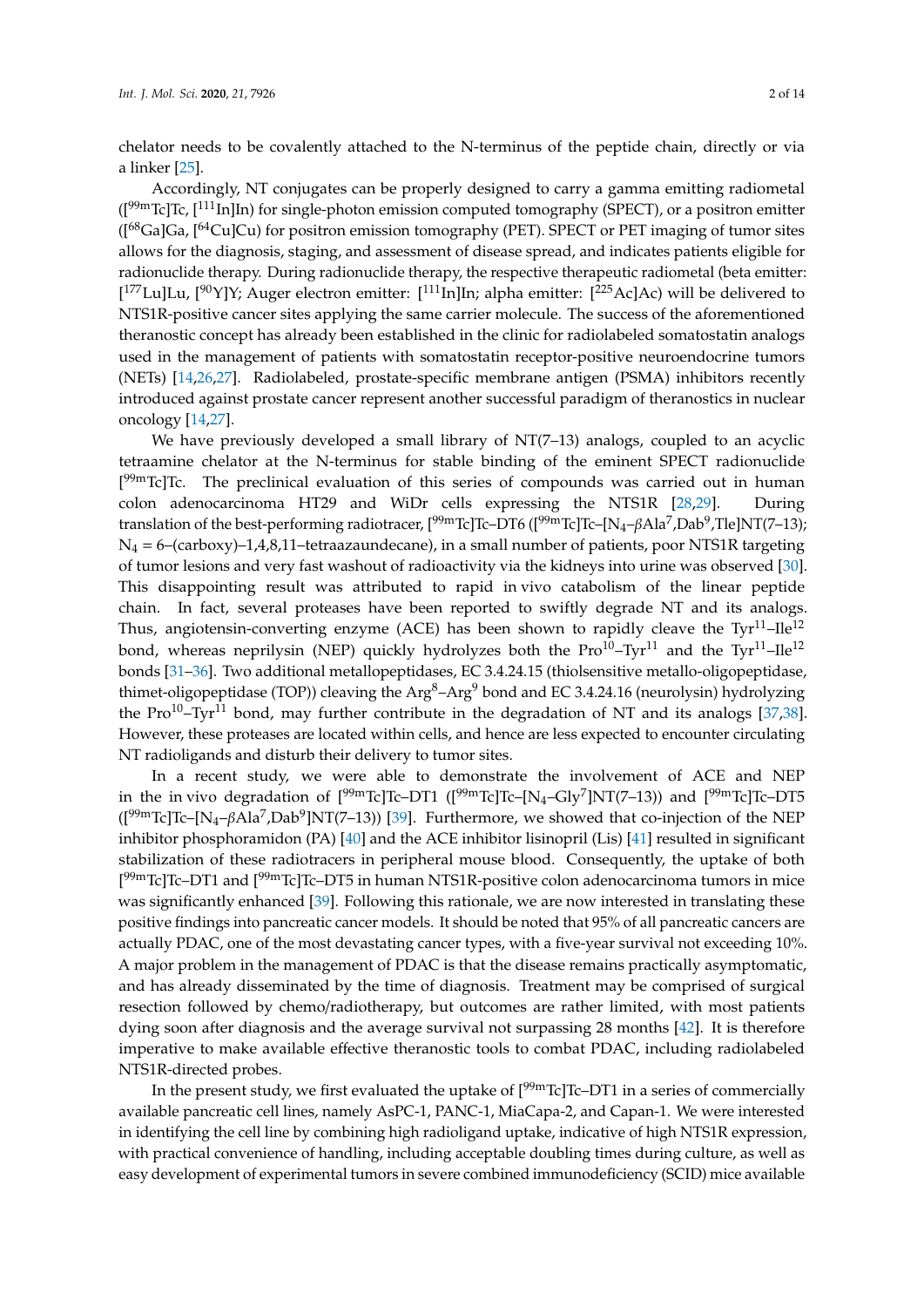in our facilities. The cell uptake of  $[{}^{99m}Tc]Tc-DT1$  and  $[{}^{99m}Tc]Tc-DT5$  was compared in the AsPC-1 cell line of choice. The metabolic stability of the two radioligands was compared in healthy mice without or during treatment with two approved and registered drugs, Entresto [\[43](#page-12-14)[,44\]](#page-12-15) or Lis, or their combination. Entresto pills for oral use contain a pro-form of the potent NEP inhibitor sacubitril released in vivo (Figure S1, Supplementary Materials), while Lis is a potent ACE inhibitor [\[41\]](#page-12-12). The impact of these treatments on the radioligand tumor uptake was studied in SCID mice bearing AsPC-1 xenografts, in order to assess the translational prospects of this methodology in PDAC patients.

## **2. Results**

## *2.1. Radiolabelling and Quality Control*

Radiolabelling of DT1 and DT5 with [<sup>99m</sup>Tc]Tc was accomplished by 30 min incubation at room temperature in alkaline aqueous medium containing citrate anions and SnCl<sub>2</sub> as a reductant. Quality control of the radiolabelled products included high-performance liquid chromatography (HPLC) and instant thin-layer chromatography (ITLC) analysis, and revealed less than 2% total  $r^2$ radiochemical impurities  $(I^{99m}Tc]TcO_4^-$ ,  $I^{99m}Tc]Tc$  citrate, and  $I^{99m}Tc]TcO_2 \times nH_2O$ . A single radiopeptide species was obtained at molecular activities of 20–40 MBq [<sup>99m</sup>Tc]Tc/nmol peptide; representative radiochromatograms are included in Figure 1. Based on [the](#page-2-0)se findings, [<sup>99m</sup>Tc]Tc–DT1 and [<sup>99m</sup>Tc]Tc–DT5 were used without further purification in all subsequent biological assays. control of the radiolabelled products included high-performance liquid chromatography

<span id="page-2-0"></span>

analysis of the radiolabeling mixture of (**a**) [<sup>99m</sup>Tc]Tc–DT1 and (**b**) [<sup>99m</sup>Tc]Tc–DT5 with the respective radioligand structures indicated. **The radiolism of the respective of the respective of the respective of the r Figure 1.** Representative radiochromatograms of high-performance liquid chromatography (HPLC)

# 2.2. Cell Uptake Studies

*2.2. Cell Uptake Studies*  Comparative Cell Uptake of [99mTc]Tc–DT1 in AsPC-1, PANC-1, MiaCapa-2, and Capan-1 Cells

During 1 h incubation at 37 °C, [<sup>99m</sup>Tc]Tc–DT1 displayed distinct NTS1R-mediated uptake across the AsPC-1, PANC-1, MiaCapa-2, and Capan-1 cell lines, as summarized in Figure 2a. The rank of specific cell uptake of  $[^{99m}$ Tc]Tc–DT1 was AsPC-1 (15.2%  $\pm$  2.6%) > PANC-1 (8.1%  $\pm$  2.8%;  $p < 0.0001$ vs. AsPC-1) > MiaCapa-2 (2.7% ± 0.3%; *p* <0.0001 vs. PANC-1) > Capan-1 (0.4% ± 0.1%; *p* < 0.0001 vs. PANC-1,  $p > 0.05$  vs. MiaCapa-2). In all cases, the bulk of cell-bound radioactivity was found in the internalized fraction, as consistent with a radioagonist profile. Cell uptake was banned recepce of excess NT implying an NTS1P modiated process (Table S1: Supplementary Materials in the presence of excess NT, implying an NTS1R-mediated process (Table S1; Supplementary Materials).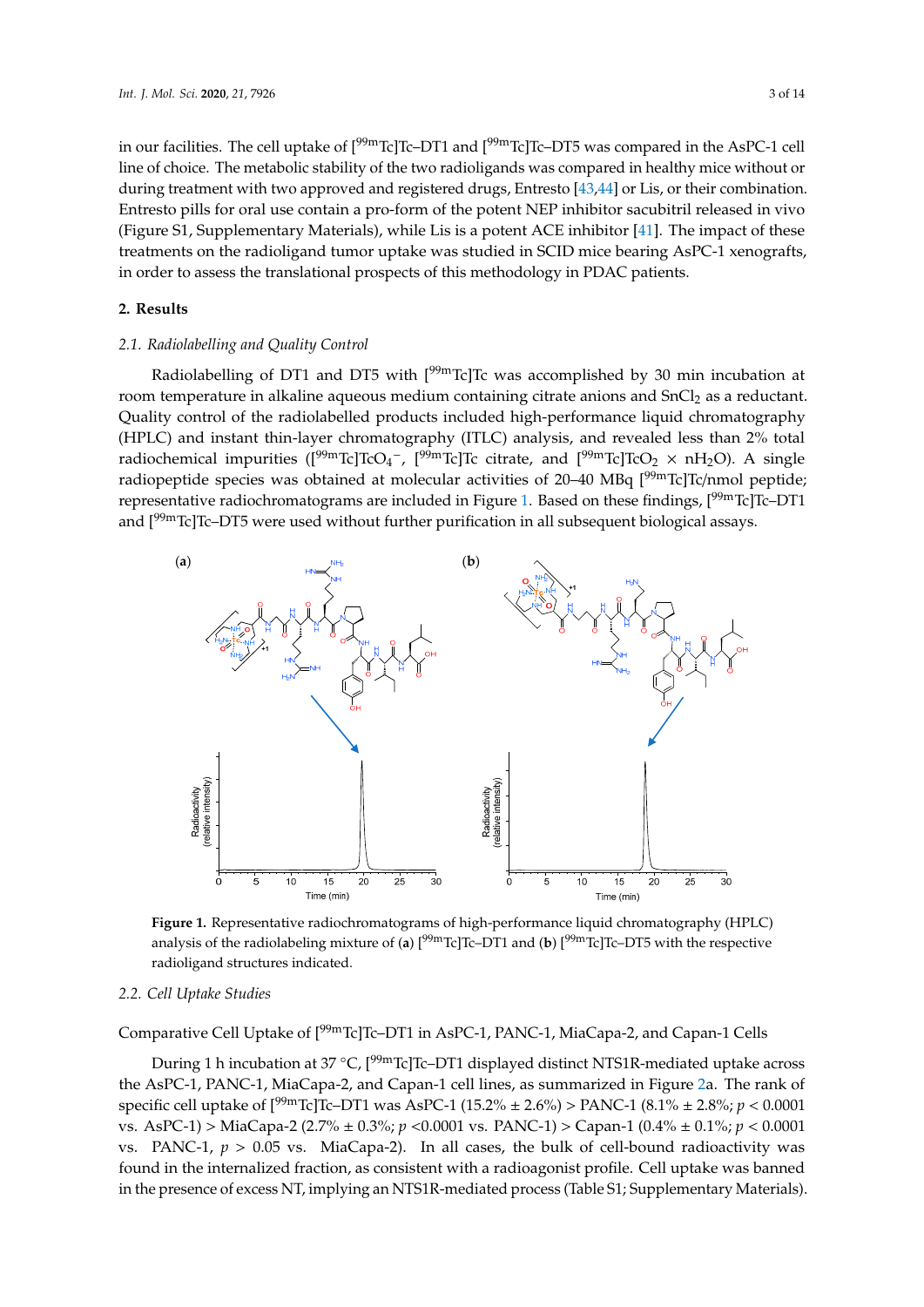<span id="page-3-0"></span>

(red column), PANC-1 (green column), MiaCapa-2 (blue column), and Capan-1 (black column) cells during 1 h incubation at 37 °C. (**b**) Comparison of NTS1R-specific uptake of [<sup>99m</sup>Tc]Tc–DT1 and  $\overline{C}$ [<sup>99m</sup>Tc]Tc-DT5 in AsPC-1 cells during 1 h incubation at 37 °C; solid bars: internalized fraction; checkered bars: membrane-bound fraction. Results represent average values  $\pm$  SD ( $n = 3$ , in triplicate); non-specific values were obtained in the presence of  $1 \mu$ M neurotensin (NT), and were subtracted from totals to provide specific values. The study was conducted with cells as confluent monolayers. Figure 2. (a) Neurotensin subtype 1 receptor (NTS1R)-specific cell uptake of  $[99mTc]Tc-DT1$  in AsPC-1

When comparing [<sup>99m</sup>Tc]Tc-DT1 and [<sup>99m</sup>Tc]Tc-DT5 for their NTS1R-uptake in AsPC-1 cells at 1 h incubation at  $37^{\circ}$ C, [<sup>99m</sup>Tc]Tc-DT1 displayed significantly higher values (15.2%  $\pm$  2.6% vs. 8.4%  $\pm$  0.8%;  $p < 0.0001$ , as depicted in Figure [2b](#page-3-0).  $\alpha$  values comparing  $\alpha$  in the presence of  $\alpha$  in the presence of  $\alpha$  is neuroteneous  $\alpha$  in the presence of  $\alpha$ 

 $Time-dependent cell uptake curves for [99mTc]Tc-DT1 in AsPC-1, PANC-1, and MiaCapa-2 cells$ are included in Figur[e 3](#page-3-1), but not for Capan-1, cells due to their poor overall uptake during the 1 h incubation. We observed the same trend of  $[99m]$ Tc]Tc-DT1 uptake across cell lines at all time intervals. Likewise, the bulk of radioactivity was found in the internalized fraction, with a lesser amount bound on the cell membrane. on the cell membrane.

<span id="page-3-1"></span>

Figure 3. Time-dependent, NTS1R-specific cell uptake curves of [<sup>99m</sup>Tc]Tc–DT1 in AsPC -1 (red lines), PANC-1 (green lines), and MiaCapa-2 (blue lines) cells at  $37^{\circ}$ C (solid lines: internalized fraction; dotted lines: membrane-bound fraction). Results represent average values  $\pm$  SD (*n* = 3, in triplicate); non-specific values were obtained in the presence of 1 µM NT, and were subtracted from totals to provide specific values. The study was conducted with cells as confluent monolayers.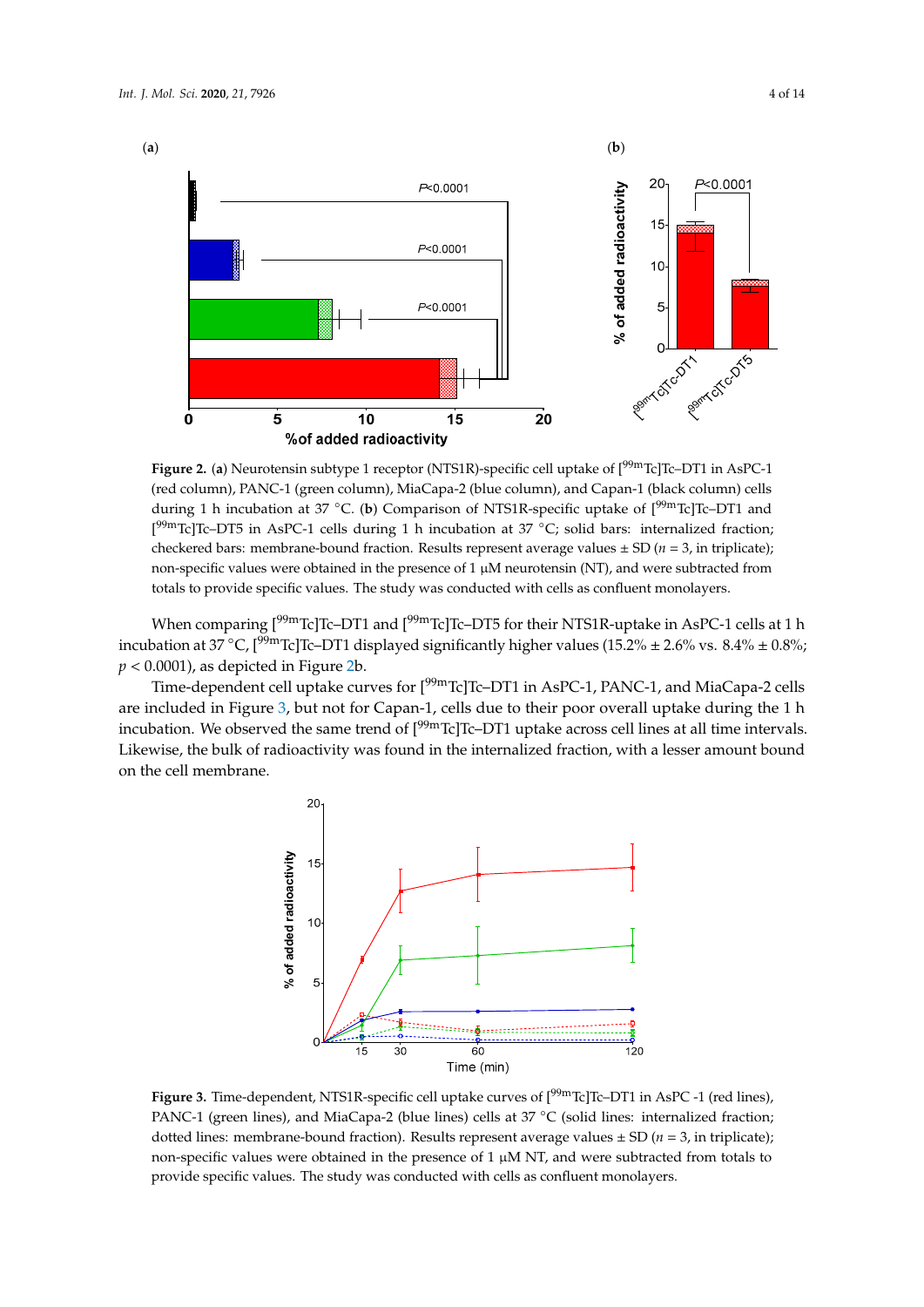#### *2.3. In Vivo Studies*  **Control Entresto Lis Entresto+Lis**

2.3.1. Comparative Stability of [<sup>99m</sup>Tc]Tc–DT1 and [<sup>99m</sup>Tc]Tc–DT5 in Mice: The Impact of Protease Inhibitors [99mTc]Tc–DT5 1.2 ± 0.2 (*n* = 3) 2.0 ± 0.6 (*n* = 3) 28.7 ± 3.6 (*n* = 3) 70.2 ± 4.9 (*n* = 3)

The radiotracers exhibited poor resistance to degrading proteases after intravenous injection in mice. As revealed by HPLC analysis of blood samples collected at 5 min post-injection (pi),  $[1^{99} \text{mTc}]$ Tc–DT1 and  $[1^{99} \text{mTc}]$ Tc–DT5 degraded equally fast  $(1.8 \pm 0.8\%$  and  $1.2 \pm 0.2\%$  intact;  $p > 0.05$ ), although the pattern of forming radiometabolites was different for each compound (Table [1;](#page-4-0) Figure [4\)](#page-4-1).

<span id="page-4-0"></span>Table 1. Stabilities of [<sup>99m</sup>Tc]Tc–DT1 and [<sup>99m</sup>Tc]Tc–DT5 in peripheral mouse blood 5 min post-injection (pi) in untreated controls and in animals treated with Entresto, lisinopril (Lis), or their combination. on stability (*p* > 0.05 vs. controls for both radioligands). Conversely, co-injection of Lis significantly

| Control | Entresto | Lis.                                                                                                                | Entresto+Lis |
|---------|----------|---------------------------------------------------------------------------------------------------------------------|--------------|
|         |          | $[^{99m}\text{Te}]\text{Te-DT1}$ 1.8 ± 0.8 (n = 4) 5.5 ± 3.9 (n = 5) 18.8 ± 2.5 (n = 3) 63.8 ± 7.5 (n = 3)          |              |
|         |          | $[{}^{99m}\text{Te}]\text{Te}-\text{DT5}$ 1.2 ± 0.2 (n = 3) 2.0 ± 0.6 (n = 3) 28.7 ± 3.6 (n = 3) 70.2 ± 4.9 (n = 3) |              |

<span id="page-4-1"></span>

Data represents the mean percentage of intact radioligand  $\pm$  SD; *n* of experiments are shown in parentheses.

5 min pi with (**a**) [<sup>99m</sup>Tc]Tc–DT1 and (**b**) [<sup>99m</sup>Tc]Tc–DT5; black line graphs correspond to samples from untreated controls, red line graphs to samples from animals receiving per os Entresto 30 min prior to radioligand injection, blue line graphs to samples from animals with Lis co-injected together with the radioligand, and green line graphs to samples from animals receiving Entresto 30 min prior to radioligand co-injection with Lis (HPLC system 2); percentages of intact radioligand are summarized **Figure 4.** Representative radiochromatograms of HPLC analysis of mouse blood samples collected in Table [1.](#page-4-0)

Treatment of mice with clinically established NEP and ACE inhibitors, as well as their combination, exerted profound effects not only on the overall metabolic stability of  $[99mTc]Tc-DT1$  and  $[99mTc]Tc-DT5$ , but also on the pattern of radiometabolites found in mice blood at 5 min pi. Thus, treatment of mice with Entresto taken orally 30 min prior to radiotracer injection had hardly any effect on stability  $(p > 0.05$  vs. controls for both radioligands). Conversely, co-injection of Lis significantly increased the overall stability of both radiotracers ( $[{}^{99m}$ Tc]Tc–DT1 to  $18.8 \pm 2.5\%$  intact,  $p < 0.0001$  vs. controls; [<sup>99m</sup>Tc]Tc–DT5 to 28.7  $\pm$  3.6% intact,  $p < 0.0001$  vs. controls). Interestingly, a combination of these treatments resulted in further significant increases of metabolic stabilities of the two radiotracers  $(1^{99m}Tc)Tc$ –DT1 to 63.8 ± 7.5% intact,  $p < 0.0001$  vs. Lis-treated mice;  $[^{99m}Tc]Tc$ –DT5 to 70.2 ± 4.9% intact,  $p < 0.0001$  vs. Lis-treated mice).

These results imply cooperation of the two proteases, ACE and NEP, in the fast in vivo catabolism of  $[99mTc]Tc-DT1$  and  $[99mTc]Tc-DT5$ . Furthermore, they indicate that ACE acts faster, given that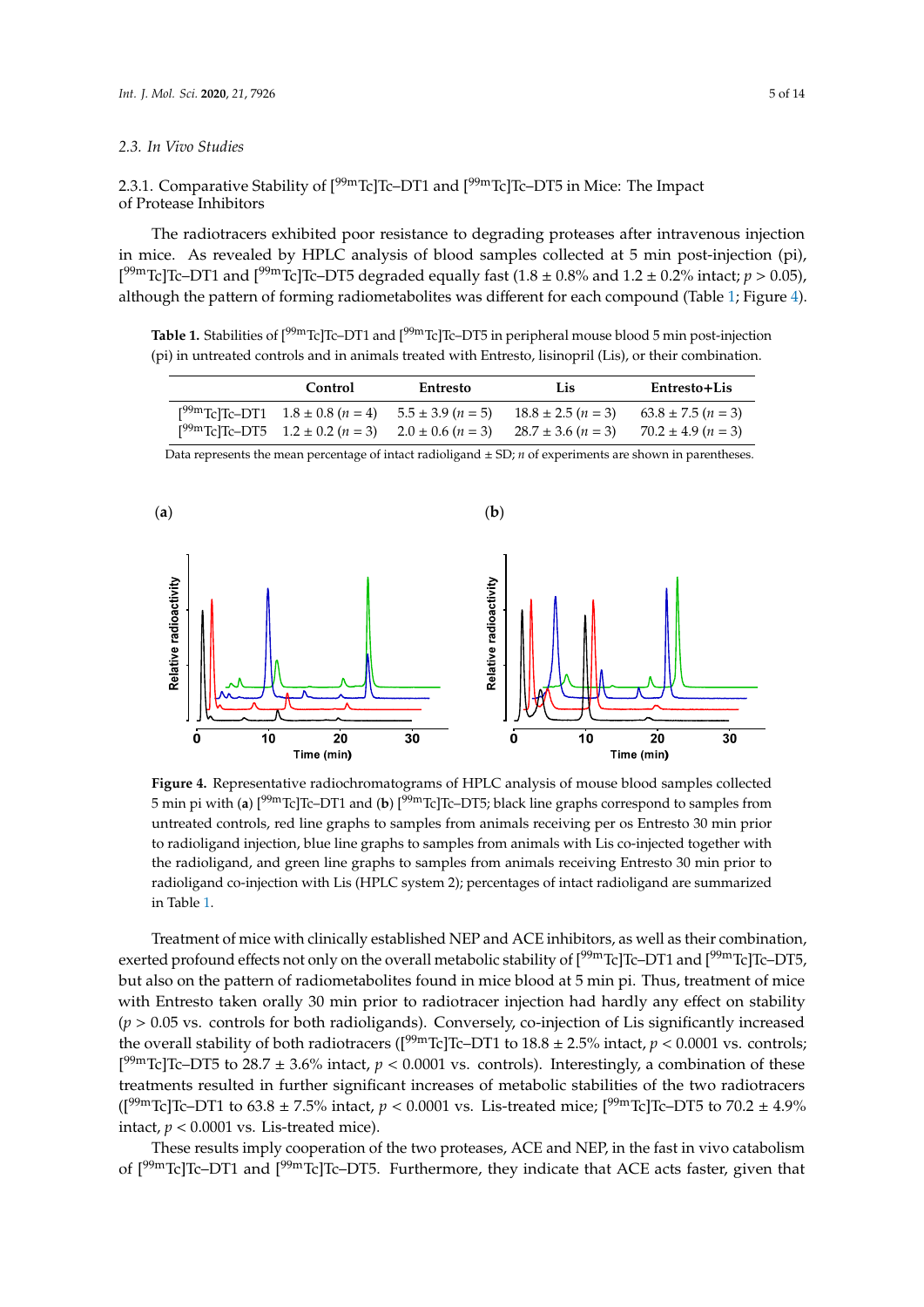Entresto alone provides no considerable improvement of stability of either radiotracer, and is only effective during concomitant in situ inhibition of ACE by Lis.

2.3.2. Biodistribution of  $[<sup>99m</sup>Tc]$ Tc–DT1 in AsPC-1 Tumor-Bearing SCID Mice: The Impact of Protease Inhibitors

The effect of in situ NEP + ACE inhibition on the biodistribution of  $[99mTc]Tc-DT1$  in SCID mice bearing AsPC-1 xenografts at 4 h pi is summarized in Table [2;](#page-5-0) data is expressed as percent of injected activity per gram tissue (% IA/g) and represents mean values  $\pm$  SD. The [<sup>99m</sup>Tc]Tc–DT5 was not included in this study, in view of its inferior uptake by AsPC-1 cells compared with [<sup>99m</sup>Tc]Tc–DT1 (Figure [2b](#page-3-0)). In addition, it displayed high renal values in mice during a previous study, most probably as a result of the pendant  $\delta$ -amine of Dab $^9$  in the peptide chain [\[39\]](#page-12-10).

<span id="page-5-0"></span>**Table 2.** Biodistribution data for  $[{}^{99m}$ Tc]Tc–DT1, expressed as % IA/g mean  $\pm$  SD in AsPC-1 xenograft-bearing SCID mice at 4 h pi, without or after treatment with Entresto + Lis.

|                | $[{}^{99m}$ Tc]Tc-DT1: 4 h pi |                                       |                             |                                       |                 |  |  |  |
|----------------|-------------------------------|---------------------------------------|-----------------------------|---------------------------------------|-----------------|--|--|--|
|                | Controls <sup>1</sup>         |                                       | Entresto + Lis <sup>2</sup> |                                       | Block $3$       |  |  |  |
| <b>Blood</b>   | $0.07 \pm 0.01$               |                                       | $0.08 \pm 0.02$             |                                       | $0.09 \pm 0.01$ |  |  |  |
| Liver          | $0.44 \pm 0.05$               |                                       | $0.67 \pm 0.06$             |                                       | $0.55 \pm 0.06$ |  |  |  |
| Heart          | $0.08 \pm 0.01$               |                                       | $0.11 \pm 0.02$             |                                       | $0.18 \pm 0.11$ |  |  |  |
| Kidneys        | $4.18 \pm 3.80$               | $\theta$ + $p$ < 0.0001 $\rightarrow$ | $6.81 \pm 1.74$             | $\theta$ + $p$ < 0.001 $\rightarrow$  | $4.15 \pm 1.75$ |  |  |  |
| <b>Stomach</b> | $0.48 \pm 0.26$               |                                       | $0.57 \pm 0.14$             |                                       | $2.75 \pm 1.63$ |  |  |  |
| Intestines     | $0.65 \pm 0.04$               |                                       | $2.13 \pm 0.24$             |                                       | $1.07 \pm 0.01$ |  |  |  |
| Spleen         | $0.22 \pm 0.05$               |                                       | $0.58 \pm 0.35$             |                                       | $0.31 \pm 0.07$ |  |  |  |
| Muscle         | $0.03 \pm 0.01$               |                                       | $0.06 \pm 0.03$             |                                       | $0.07 \pm 0.06$ |  |  |  |
| Lungs          | $0.18 \pm 0.03$               |                                       | $0.62 \pm 0.35$             |                                       | $0.41 \pm 0.07$ |  |  |  |
| Pancreas       | $0.05 \pm 0.01$               |                                       | $0.10 \pm 0.01$             |                                       | $0.08 \pm 0.00$ |  |  |  |
| Tumor          | $1.25 \pm 0.14$               | $\theta$ + $p$ < 0.0001 $\rightarrow$ | $7.05 \pm 0.80$             | $\theta$ + $p$ < 0.0001 $\rightarrow$ | $0.74 \pm 0.01$ |  |  |  |

All animals were injected with 185 kBq/10 pmol peptide; <sup>1</sup> Control mice group ( $n = 4$ ) with untreated animals; <sup>2</sup> Entresto + Lis mice group ( $n = 4$ ) with animals receiving 12 mg Entresto per os 30 min prior to radiotracer co-injection, together with 200 µg Lis to in situ to inhibit NEP and ACE, respectively.<sup>3</sup> Block mice group ( $n = 3$ ), with animals co-injected with 100 µg NT for in vivo NTS1R blockade, in addition to being treated with the Entresto + Lis combination.

We observe that the radioactivity in the blood and the body of mice has substantially cleared at 4 h pi. Uptake in the AsPC-1 xenografts is clearly visible, albeit low  $(1.25 \pm 0.14\% \text{ IA/g})$ , while a higher radioactivity level is retained in the kidneys  $(4.18 \pm 3.80\% \text{ IA/g})$ . Treatment of mice with the Entresto + Lis combination led to notable increase of the  $[99mTc]Tc$ –DT1 uptake in the AsPC-1 tumors (to 7.05  $\pm$  0.80% IA/g;  $p < 0.0001$  vs. controls) without affecting background radioactivity levels, except for the kidneys. Although some minor increase is observed in the kidneys, the increase in the tumors is higher during treatment, resulting in Tu/Ki ratios  $> 1$ . The observed high uptake of [<sup>99m</sup>Tc]Tc–DT1 in the AsPC-1 tumors during Entresto + Lis treatment was shown to be NTS1R-mediated, given that it was banned by co-injection of excess NT in mice treated with the same inhibitor regimen (drop to  $0.74 \pm 0.01\%$  IA/g;  $p < 0.0001$  vs. Entresto + Lis treated mice).

The uptake of  $[99mTc]Tc-DT1$  at 4 h pi in MiaCapa-1 xenografts in SCID mice treated with the Entresto + Lis combination (Table S2; Supplementary Materials) was much lower compared with AsPC-1 tumors in the respective Entresto + Lis group (1.97%  $\pm$  0.23% IA/g vs. 7.05%  $\pm$  0.80% IA/g; *p* < 0.0001), in line with findings from in vitro cell uptake/internalization assays.

## **3. Discussion**

The limited success in the application of NTS1R-directed NT(8-13)-derived radiopeptides in cancer theranostics [\[30,](#page-12-5)[45,](#page-12-16)[46\]](#page-13-0) has been related to the rapid cleavage of the NT backbone by peptidases. For example, ACE has been reported to hydrolyze the  $Tyr^{11}$ -Ile<sup>12</sup> bond [\[31,](#page-12-6)[32\]](#page-12-17), and its action was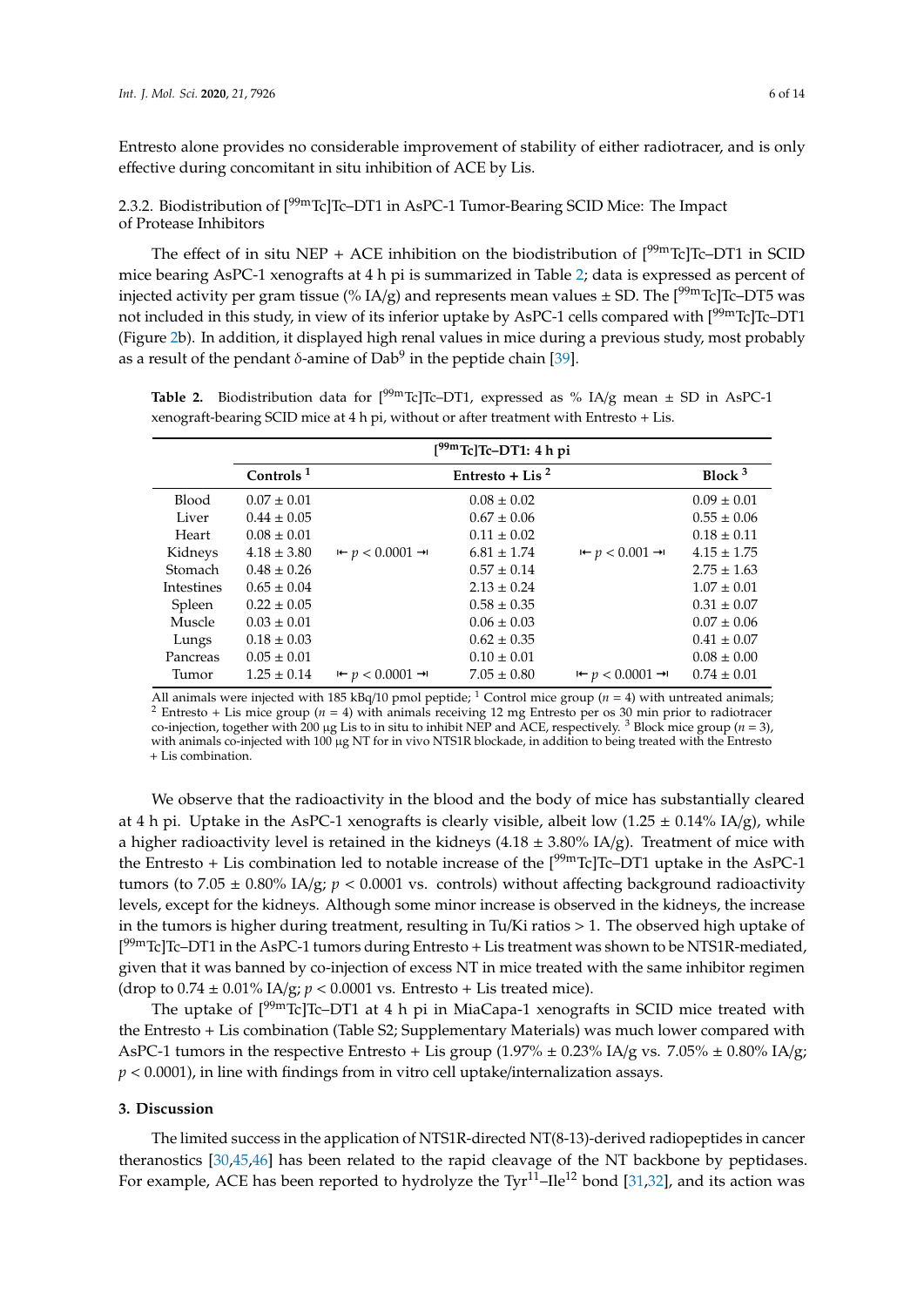very soon recognized during metabolic stability determination assays [\[24\]](#page-11-4). Typically, this kind of experiments involves in vitro incubation of radioligands in mouse/human plasma, followed by chromatographic analysis of incubate samples to detect generated radiometabolites. Consequently, efforts toward ACE-resistant NTS1R-radioligands were directed to stabilize the Tyr $^{11}$ –Ile<sup>12</sup> bond, primarily via Tle<sup>12</sup>/Ile<sup>12</sup>–replacement [\[22](#page-11-5)[,24](#page-11-4)[,29\]](#page-12-4).

Following this rationale, we have developed the  $Tle^{12}/Ile^{12}$ –modified  $[99mTc]Tc$ –DT6, displaying high receptor affinity (IC<sub>50</sub> = 0.08  $\pm$  0.02 nM) and high stability in mice plasma (>90% intact in mice plasma 2 h incubates) [\[29\]](#page-12-4). Unexpectedly, however, [<sup>99m</sup>Tc]Tc-DT6 failed to target NTS1R-expressing tumor lesions in a subsequent "proof-of-principle" study in patients [\[30\]](#page-12-5). Aiming to elucidate these findings, we further studied the cell binding capabilities and in vivo stability of the radiotracer. We observed that the Tle<sup>12</sup>/Ile<sup>12</sup> substitution led to poor binding/internalization of  $[99m]$ Tc]Tc–DT6 in WiDr cells compared with non-Ile<sup>12</sup>-substituted radioligands (e.g.,  $1.0 \pm 0.4\%$  specific cell binding vs. 10.1  $\pm$  2.3% of [<sup>99m</sup>Tc]Tc–DT1 at 1 h incubation;  $p$  < 0.0001) [\[39\]](#page-12-10). Furthermore, the in vivo stability of  $[<sup>99m</sup>$ Tc]Tc–DT6 was found to be surprisingly lower than expected from in vitro assays (only 55.1  $\pm$  3.9% of the radiotracer detected intact in peripheral mice blood at 5 min pi). The combination of these two unfavorable features seems to have led to the sub-optimal performance of [<sup>99m</sup>Tc]Tc–DT6 in patients.

Earlier reports have implicated NEP (next to ACE) in the in vivo catabolism of NT, rapidly hydrolyzing both the Tle<sup>12</sup>–Ile<sup>12</sup> and the Pro<sup>10</sup>–Tyr<sup>11</sup> bonds of the peptide chain [\[31](#page-12-6)[,32,](#page-12-17)[35\]](#page-12-18). NEP is an ecto-enzyme with a broad substrate repertoire, and is omnipresent on vasculature walls and major tissues/organs of the body in high local concentrations, where it remains anchored on the membrane of epithelial cells [\[47,](#page-13-1)[48\]](#page-13-2). Consequently, during stability assessment of peptide radioligands by in vitro assays in plasma incubates, the fast degrading action of NEP documented in vivo has been altogether missed. We have shown that NEP can quickly break down a wide range of radiopeptides entering the circulation, thereby compromising their supply and accumulation on tumor models in mice. Next, we were able to drastically interfere with this chain of disadvantageous events with the aid of NEP inhibitors. Through in situ inhibition of NEP, we could induce marked enhancement of tumor uptake of numerous biodegradable radiopeptides [\[49,](#page-13-3)[50\]](#page-13-4).

In the present study, we were interested in exploring the efficacy of  $[99mTc]Tc$ –DT1 to target NTS1R–positive pancreatic cancer during NEP and ACE inhibition in mice models. We have selected [<sup>99m</sup>Tc]Tc–DT1 as the radioligand because it displayed maximum internalization/cell-binding amongst a series of related NT(7–13)-based radiotracers in colon adenocarcinoma WiDr cells [\[39\]](#page-12-10). As a first task, we have investigated the cell-binding/internalization of  $[99mTc]Tc$ –DT1 in a panel of human pancreatic cancer cell lines, in order to determine the cell line of choice to use in our preclinical models. As shown in Figure [2,](#page-3-0) clear differences could be established in the cell uptake/internalization of  $[99mTc]Tc$ -DT1 across AsPC-1, PANC-1, MiaCapa-2, and Capan-1 cells, with highest values associated with AsPC-1 cells at 1 h incubation. It is interesting to note that our findings were in line with previously reported NTS1R expression at the gene and protein levels across these cell lines [\[51\]](#page-13-5). Next, a time-dependent internalization study was carried out, whereby  $[99mTc]Tc-DT1$  displayed again significantly higher values in AsPC-1 cells compared with all other cell lines (Figure [3\)](#page-3-1). Subsequently, we compared the cell uptake/internalization of  $[99mTc]Tc$ –DT1 and a second, non-Tle<sup>12</sup>/Ile<sup>12</sup>-modified reference, [<sup>99m</sup>Tc]Tc–DT5. In agreement with findings from WiDr cells [\[39\]](#page-12-10), [<sup>99m</sup>Tc]Tc–DT1 showed significantly higher values than  $[<sup>99m</sup>Tc]$ Tc–DT5 in AspC-1 cells (Figure [2b](#page-3-0)).

Our second goal was to stabilize [<sup>99m</sup>Tc]Tc–DT1, and the second reference [<sup>99m</sup>Tc]Tc–DT5, in mice circulation by in situ ACE and/or NEP inhibition, using clinically established inhibitors. Through co-injection with the NEP inhibitor PA or the ACE-inhibitor Lis, we could previously induce significant stabilization of these radioligands in peripheral mice blood [\[39\]](#page-12-10). PA is not a clinically approved drug [\[40\]](#page-12-11), and consequently time- and cost-intensive studies are required for approval of its use in a "proof-of-concept" study in PDAC patients. For such purposes, we have instead selected Entresto, a registered anti-hypertensive drug containing sacubitril (AHU377) [\[43,](#page-12-14)[44\]](#page-12-15). The latter is actually the pro-drug, releasing the potent and specific NEP inhibitor sacubitrilat (LBQ657) in vivo upon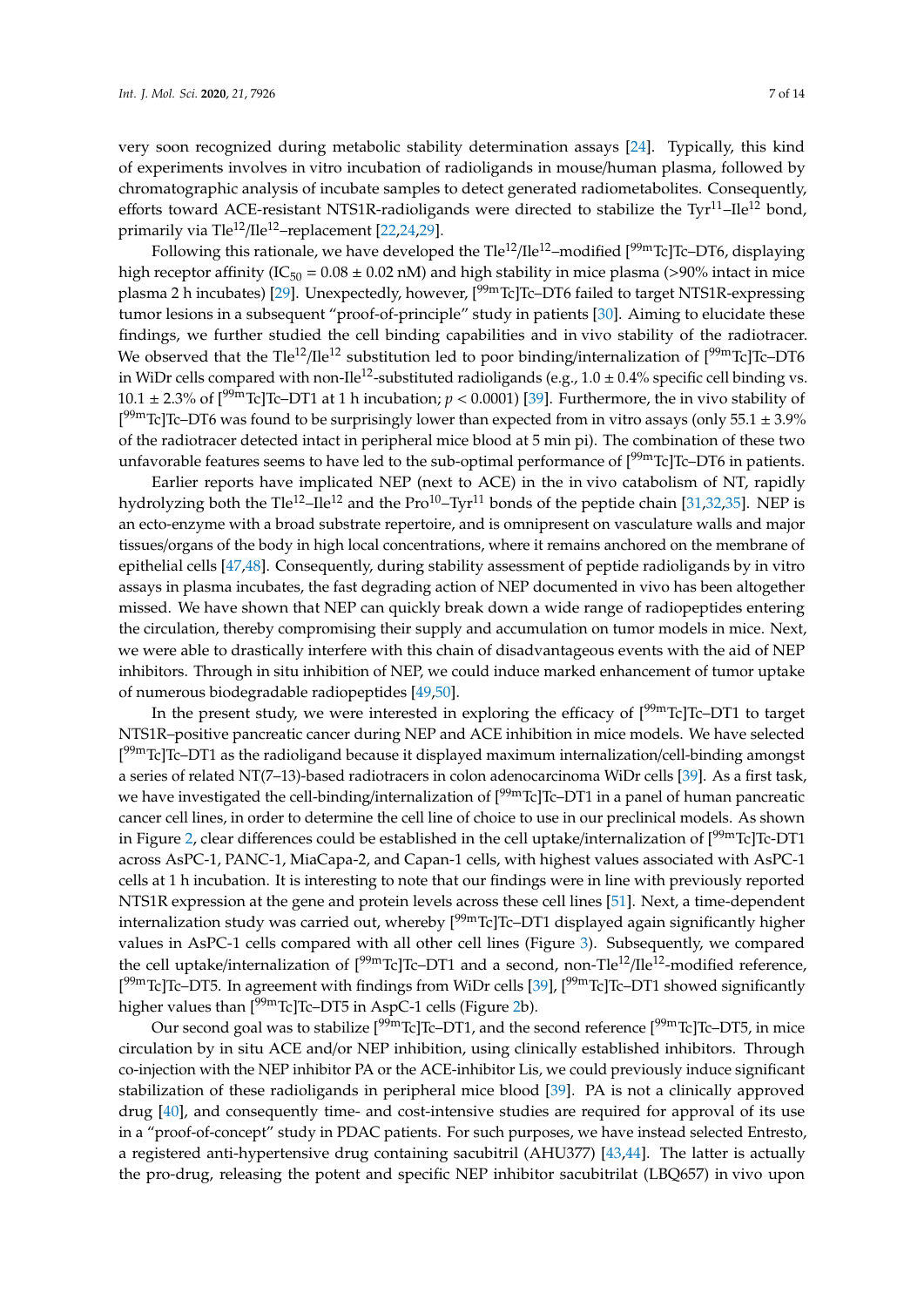ester-hydrolysis by native esterases (Figure S1). We have orally administered single 12 mg/200 mL doses of Entresto (24/26 sacubitril/valsartan) pills per animal (*vide infra*) 30 min prior to radioligand injection to accomplish maximum NEP inhibition. As summarized in Table [1,](#page-4-0) both  $[^{99m}$ Tc]Tc–DT1 and [<sup>99m</sup>Tc]Tc–DT5 were found to be >63% intact in peripheral mice blood during concomitant NEP- and ACE-inhibition, vs. the <2% intact found in non-treated controls. Entresto alone had only a very minor effect on stability, in contrast to Lis, which led to partial stabilization of the two analogs. However, Entresto had significant impact on further stabilizing the radiotracers when mice received Lis as well. This finding is consistent with the assumption that ACE acts faster on the two analogs, and upon ACE inhibition, NEP is given time to act. These stabilization effects validate Entresto as a viable candidate for clinical testing of this concept.

The third and final goal of the present study was to evaluate the biodistribution of  $[<sup>99m</sup>$ Tc]Tc–DT1 in pancreatic mice models without or during treatment with the Entresto + Lis combination. Based on cell uptake results, we selected AsPC-1 cells for tumor induction in mice. As summarized in Table [2,](#page-5-0) Entresto + Lis treatment resulted in marked increase of  $[99m]$ Tc]Tc–DT1 uptake in the AsPC-1 xenografts at 4 h pi (7.05%  $\pm$  0.80% IA/g vs. 1.25%  $\pm$  0.14% IA/g in controls;  $p < 0.0001$ ), which was shown to be NTS1R-mediated. Uptake in all other organs remained low, except for the kidneys. However, in the Entresto + Lis treated mice, the tumor-to-kidneys ratio was clearly superior. To our knowledge, these are the highest uptake values reported for AsPC-1 xenografts in mice for radiolabeled NT-radiotracers. For example, [68Ga]Ga–DOTA–NT–20.3 (Ac–Lys(1,4,7,10-tetraazacyclododecane–1,4,7,10-tetraacetic acid)–Pro–Me–Arg–Arg–Pro–Tyr–Tle–Leu–OH) reached 5.28% ± 0.93% IA/g uptake at 1 h pi, with about the same values found in the kidneys [\[52\]](#page-13-6). In another example, the bi-modal tracer [<sup>68</sup>Ga]Ga–NODAGA–Lys(Cy5\*\*)–AEEAc–[Me–Arg<sup>8</sup>,Tle<sup>12</sup>]NT(7–13) (NODAGA: 1,4,7-triazacyclononane,1-glutaric acid-4,7-acetic acid; Cy5\*\*: tetrasulfonated cyanine 5.0; AEEAc: 8-amino-3,6-dioxaoctanoic acid) reached 2.56%  $\pm$  0.97% IA/g at 1 h in the same model, with quite elevated kidney values though (20% IA/g) [\[53\]](#page-13-7). However, such comparisons should be made with caution, in view of potential differences in protocols applied across labs.

The aforementioned positive results obtained with the Entresto + Lis combination in AsPC-1 xenografts confirm previous observations in mice bearing WiDr tumors and treated with PA + Lis [\[39\]](#page-12-10). Undoubtedly, perspectives for clinical translation of this promising methodology in PDAC patients rely on the availability of clinically established NEP and ACE inhibitors, such as Entresto [\[43,](#page-12-14)[44\]](#page-12-15) and Lis [\[41\]](#page-12-12) used in the present study. It should be noted that application of the NEP inhibition approach has been recently shown to improve the diagnostic sensitivity of radiolabeled gastrin in medullary thyroid cancer patients. In this first "proof-of-concept" study, patients received per os the registered and widely used anti-diarrhea drug racecadotril [\[54\]](#page-13-8). The latter is a pro-drug releasing the potent NEP-inhibitor thiorphan in the blood after in vivo ester-hydrolysis by native esterases [\[48\]](#page-13-2). Therefore, further studies are warranted to explore the applicability of this concept in PDAC patients as well.

#### **4. Materials and Methods**

## *4.1. Chemicals and Radionuclides*

All chemicals were reagent grade, and were used as such without further purification. The peptide conjugates DT1 and DT5 were synthesized on the solid support and obtained from PiChem (Graz, Austria). NT was purchased from Bachem (Bubendorf, Switzerland). Entresto was obtained from a local pharmacy, and Lis was purchased from Sigma-Aldrich (St. Louis, MO, USA).

Technetium-99m in the form of [<sup>99m</sup>Tc]NaTcO<sub>4</sub> was collected by elution of a [<sup>99</sup>Mo]Mo/[<sup>99m</sup>Tc]Tc generator (Ultra-Technekow V4 Generator, Curium Pharma, Petten, The Netherlands).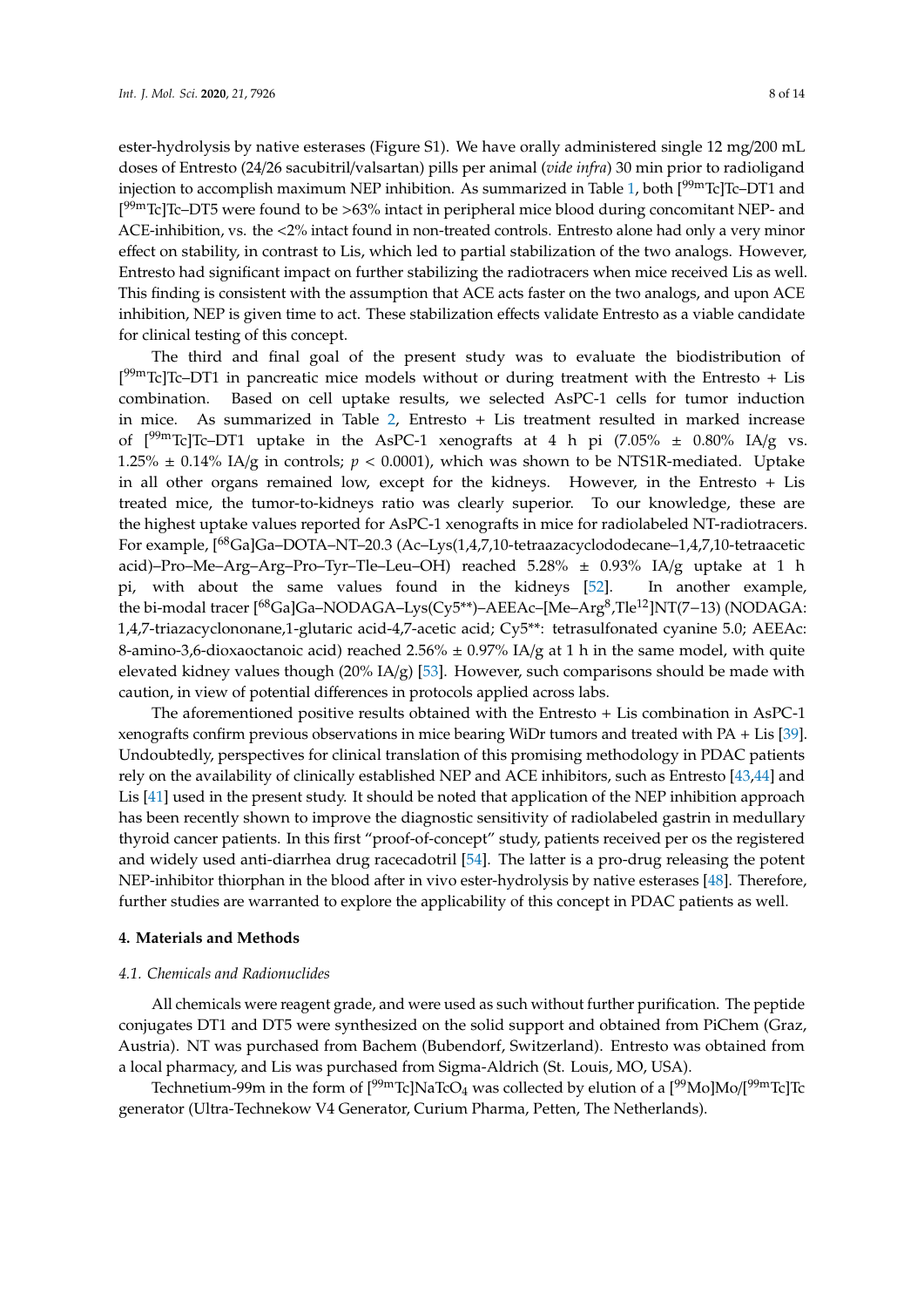## 4.1.1. Radiolabeling

The lyophilized peptide analogs were dissolved in water to a final concentration of 1 mM, and 50 μL aliquots were stored at −20 °C. Labelling with [<sup>99m</sup>Tc]Tc was performed in an Eppendorf vial containing 0.5 M phosphate buffer (pH 11.5; 50 µL). The  $[<sup>99m</sup>Te]NaTeO<sub>4</sub>$  eluate (420 µL, 370–550 MBq) was added to the vial, followed by 0.1 M sodium citrate (5  $\mu$ L), the peptide stock solution (15  $\mu$ L, 15 nmol), and a freshly prepared SnCl<sub>2</sub> solution in ethanol (10  $\mu$ L, 10  $\mu$ g). The mixture was left to react for 30 min at room temperature, and the pH was neutralized with the addition of 0.1 M HCl.

## 4.1.2. Quality Control

Quality control was comprised of radioanalytical, high-performance liquid chromatography (HPLC) and instant thin-layer chromatography (ITLC). HPLC analyses were performed on a Waters Chromatograph coupled to a 996-photodiode array UV detector (Waters, Vienna, Austria) and a Gabi gamma detector (Raytest RSM Analytische Instrumente GmbH, Straubenhardt, Germany). Data processing and chromatography were controlled with Empower Software (Waters, Milford, MA, USA). For analyses, a Symmetry Shield RP-18 (5 µm, 3.9 mm × 150 mm) cartridge column (Waters, Eschborn, Germany) was eluted at 1 mL/min flow rate with a linear gradient system, system 1, starting from 0% B and advancing to 40% B within 20 min (solvent  $A = 0.1\%$  aqueous trifluoroacetic acid (TFA) and  $B =$  acetonitrile (MeCN)). ITLC analyses were performed on Whatman 3 mm chromatography paper strips (GE Healthcare, Chicago, IL, United States), developed up to 10 cm from the origin, with 5 M ammonium acetate/MeOH 1:1 ( $v/v$ ) for the detection of reduced, hydrolyzed technetium  $($ [<sup>99m</sup>Tc]TcO<sub>2</sub>  $\times$  nH<sub>2</sub>O) or acetone for the detection of [<sup>99m</sup>Tc]TcO<sub>4</sub><sup>-</sup>.

All manipulations with beta- and gamma-emitting radionuclides and their solutions were performed by trained and authorized personnel behind suitable shielding in licensed laboratories, in compliance with European radiation safety guidelines, and were supervised by the Greek Atomic Energy Commission (license #A/435/17092/2019).

#### *4.2. In Vitro Assays*

#### 4.2.1. Cell Lines and Culture

The human pancreatic adenocarcinoma AsPC-1, PANC-1, MiaCapa-2, and Capan-1 cell lines were obtained from LGC Standards GmbH (Wesel, Germany). All culture reagents were purchased from Gibco BRL, Life Technologies (Grand Island, NY, USA) or from Biochrom KG Seromed (Berlin, Germany). Cells were grown in Roswell Park Memorial Institute-1640 Medium (RPMI-1640; AsPC-1 cells) or Dulbecco's Modified Eagle's Medium (DMEM; PANC-1, MiaCapa-2, and Capan-1 cells) with GlutaMAX-I, supplemented with  $10\%$  (*v*/*v*) fetal bovine serum (FBS), 100 U/mL penicillin, and 100  $\mu$ g/mL streptomycin, and kept in a controlled humidified air containing  $5\%$  CO<sub>2</sub> at  $37$  °C. Splitting of cells with a ratio of 1:3 to 1:5 was performed when approaching confluency, using a trypsin/EDTA (0.05%/0.02% *w*/*v*) solution.

# 4.2.2. Internalization of [<sup>99m</sup>Tc]Tc Radiotracers in AsPC-1, PANC-1, MiaCapa-2, and Capan-1 Cells

For internalization assays, AsPC-1, PANC-1, MiaCapa-2, and Capan-1 cells were seeded in six-well plates ( $\approx$ 1  $\times$  10<sup>6</sup> cells per well) the day before the experiment. Cells were rinsed twice with ice-cold internalization medium (IM; culture medium supplemented by 1% (*v*/*v*) FBS), and then fresh IM was added (1.2 mL) at 37 ◦C, followed by test radiopeptide (250 fmol total peptide in 150 µL IPBS (0.5% *<sup>w</sup>*/*<sup>v</sup>* BSA–PBS,) 100,000–200,000 cpm). Non-specific internalization was determined by a parallel triplicate series containing 1 μM NT. After incubation at 37 °C, the plates were placed on ice, the medium was collected, and the plates were washed with IPBS (1 mL). Membrane-bound fractions were collected by incubating the cells  $2 \times 5$  min in acid-wash solution  $(2 \times 600 \mu L; 50 \mu M)$  glycine buffer pH 2.8, 0.1 M NaCl) at room temperature. After rinsing the cells with IPBS (1 mL), internalized fractions were collected by lysing the cells with 1 M NaOH ( $2 \times 600 \mu L$ ). Sample radioactivity was measured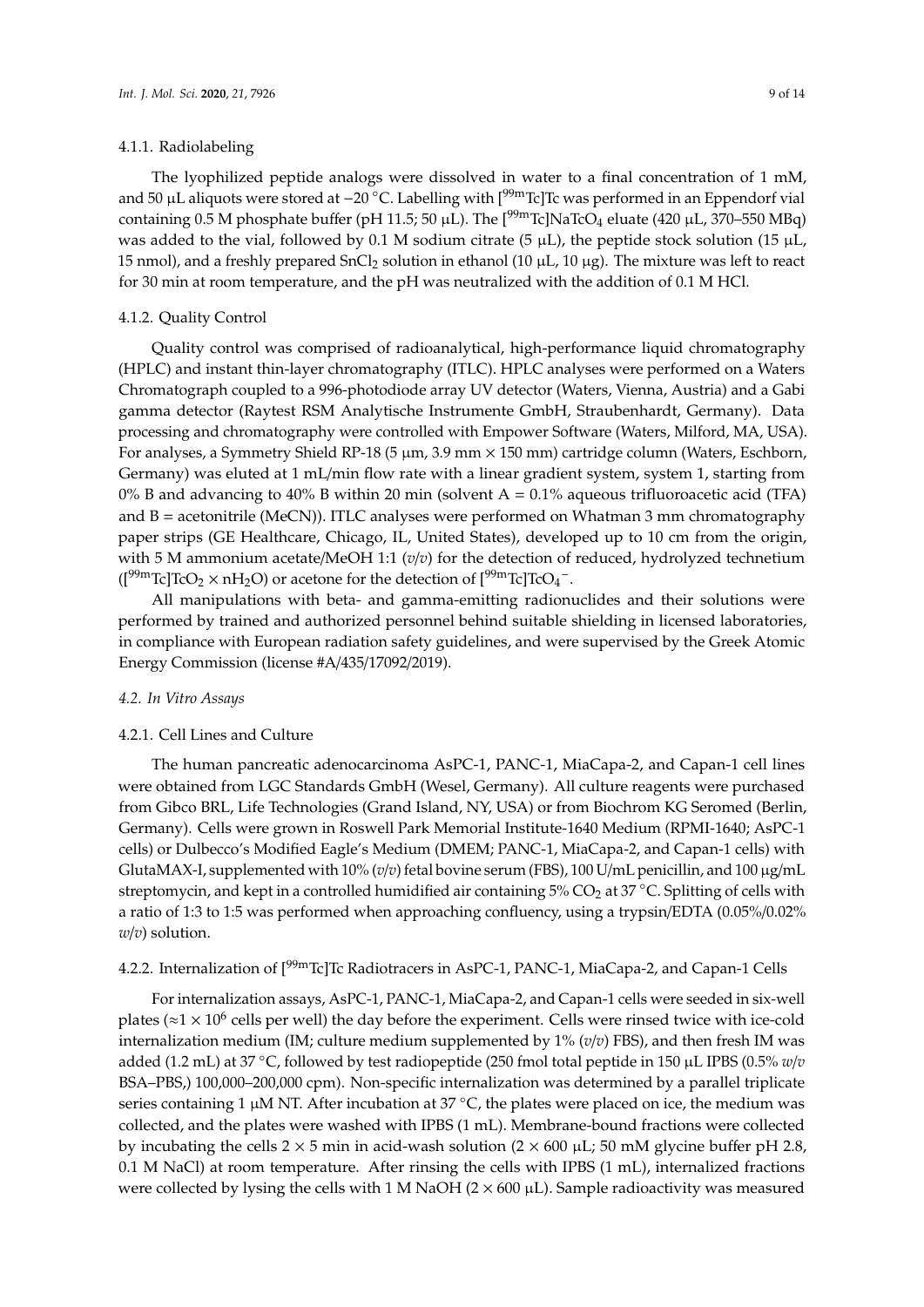on the gamma counter, and the percentage of specific internalized and membrane-bound fractions were calculated with Microsoft Excel (after subtracting the non-specific from the overall internalized and membrane-bound counts). Results represent the specific mean internalized  $\pm$  SD of total added radioactivity per well from three experiments performed in triplicate. Furthermore, the internalization and cell uptake of  $[99mTc]Tc-DT1$  and  $[99mTc]Tc-DT5$  were compared head-to-head during 1 h incubation in AsPC-1 cells at 37 ◦C, following the above-described procedure.

In another set of experiments, the internalization/cell uptake of  $[<sup>99m</sup>Tc]Tc-DT1$  was assessed overtime in AsPC-1, PANC-1, and MiaCapa-2 by incubation at 37 ◦C. During this study, the same protocol was followed again, but four different incubation times were applied: 15 min, 30 min, 1 h, and 2 h; Capan-1 cells were not included in this assay, due to the poor internalization/cell uptake of  $[<sup>99m</sup>$ Tc]Tc–DT1 shown in the first set of experiments at 1 h.

#### *4.3. Animal Studies*

## 4.3.1. Metabolic Studies in Mice

A bolus containing  $[99mTc]Tc-DT1$  and  $[99mTc]Tc-DT5$  (100 µL, 50–60 MBq, 3 nmol of total peptide in vehicle: saline/EtOH = 9:1 *v*/*v*) was injected in the tail vein of healthy male Swiss albino mice, together with the vehicle (100  $\mu$ L; control group) or Lis (100  $\mu$ L of vehicle containing 200  $\mu$ g Lis; Lis group). In another set of animals, mice received a single Entresto dose by gavage 30 min prior to injection of the radiotracer, together with the vehicle (100  $\mu$ L; Entresto group) or Lis (100  $\mu$ L of vehicle containing 200 µg Lis; Entresto + Lis group). For animal treatment, Entresto (24/26 sacubitril/valsartan) pills were ground to a fine powder in a mortar, divided, and suspended in tab water to individual 12 mg/200 mL doses per animal. Animals were euthanized 5 min pi, and blood was collected and immediately placed in pre-chilled polypropylene vials containing EDTA on ice. Samples were centrifuged at  $2000 \times g$ at 4 °C for 10 min, then the plasma was collected and mixed with an equal volume of MeCN and centrifuged again for 10 min at 15,000× *g* at 4 ◦C. The supernatant was collected and concentrated to a small volume under a gentle N<sub>2</sub> flux at 40 °C, diluted with physiological saline (400 µL) and filtered through a Millex GV filter (0.22 µm). Suitable aliquots of the filtrate were analyzed by RP-HPLC on a Symmetry Shield RP18 (5  $\mu$ m, 3.9 mm  $\times$  20 mm) column (Waters, Germany), eluted at a flow rate of 1 mL/min and adopting gradient system 2: 100% A/0% B to 70% A/30% B in 30 min; A = 0.1% TFA in H<sub>2</sub>O, and B = MeCN (system 2). The elution time  $(t_R)$  of the intact radioligand was determined by co-injection with a sample of the labelling reaction solution.

#### 4.3.2. Tumor Induction in SCID Mice

A suspension of freshly harvested AsPC-1 (~150 µL, 5  $\times$  10<sup>6</sup>) or MiaCapa-2 (~150 µL, 3.5  $\times$  10<sup>6</sup>) cells in normal saline was subcutaneously inoculated in the flanks of 6-week-old SCID mice (NCSR "Demokritos" Animal House; group  $A = 11$  mice,  $20.34 \pm 1.63$  g body weight; group  $B = 4$  mice,  $22.81 \pm 0.25$  g body weight). After 3–4 weeks, palpable tumors (group A, AsPC-1:  $0.23 \pm 0.11$  g; group B: MiaCapa-2:  $0.14 \pm 0.05$  g) had developed at the inoculation sites, and biodistribution was performed.

## 4.3.3. Biodistribution in SCID Mice Bearing AsPC-1 and MiaCapa-2 Xenografts

At the day of biodistribution, a bolus of  $[99mTc]Tc-DT1$  (185 kBq, 10 pmol total peptide, in vehicle: saline/EtOH =  $9:1$   $v/v$ ) was intravenously injected in the tail of group A mice, together with the vehicle (100 µL; control group: four mice). The rest of group A mice were treated with Entresto 30 min prior to radioligand co-injection with Lis (200  $\mu$ g Lis dissolved in 100  $\mu$ L vehicle; Entresto + Lis-group: four mice), or with Lis plus excess NT (200 μg Lis and 100 μg NT dissolved in 100 μL vehicle; block group: three mice). Animals were euthanized at 4 h pi, and blood samples, organs of interest, and AsPC-1 tumors were dissected, weighed, and counted in the gamma counter. Biodistribution data was calculated as percent of injected activity per gram tissue (% IA/g) with the aid of suitable standards of the injected activity, using the Microsoft Excel program. Results represent mean values  $\pm$  SD,  $n = 4$ .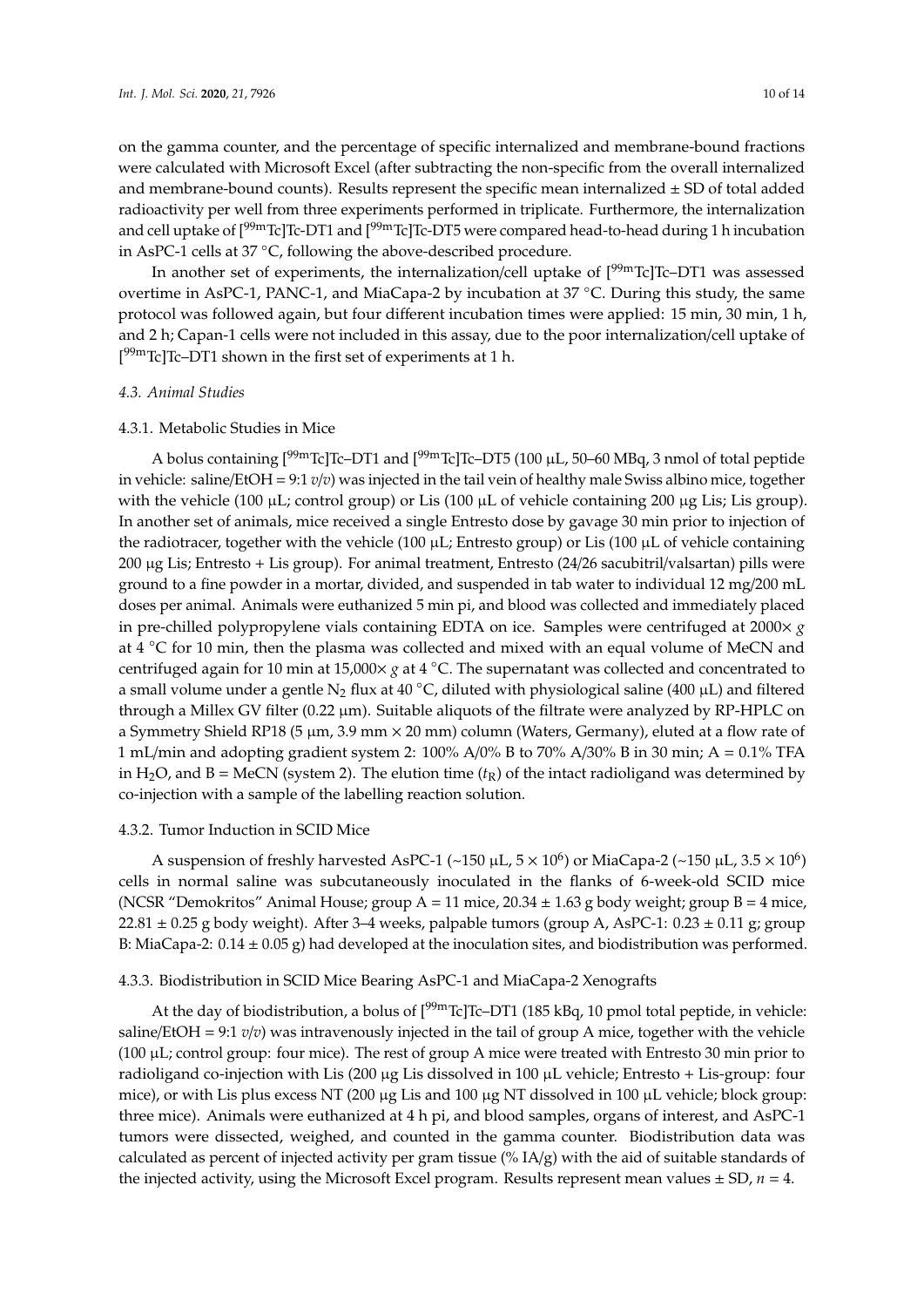Mice of group B (four animals with MiaCapa-2 tumors) were treated with the Entresto + Lis combination, as described above, and the same protocol was followed.

## 4.3.4. Statistical Analysis

For statistical analysis of biological results, a two-way ANOVA with multiple comparisons was used, applying Tukey's post-hoc analysis (GraphPad Prism Software, San Diego, CA, USA); *p* values of <0.05 were considered to be statistically significant.

All animal studies were performed in compliance to European guidelines in supervised and licensed facilities (EL 25 BIO 021), whereas the study protocols were approved by the Department of Agriculture and Veterinary Service of the Prefecture of Athens (revised protocol number 1609 approved on 24 April 2019 for the stability studies and revised protocol number 1610 approved on 24 April 2019 for biodistribution and imaging studies).

# **5. Conclusions**

Pancreatic cancer, and in particular PDAC, is a devastating disease with five-year survival below 5%. Typically, cancer has already spread without symptoms until the time of diagnosis, and prognosis is poor. Consequently, molecular tools for diagnosis and therapy—theranostics—of PDAC are urgently needed to improve survival rates for patients. In the present work, we have evaluated the NT(7-13)-based radiotracer [<sup>99m</sup>Tc]Tc-DT1 in NTS1R-positive pancreatic cell and mice models, given that overexpression of the NTS1R target has been documented in PDAC. We selected AsPC-1 cells amongst a panel of human pancreatic cancer cell lines as our study model, based on the superior NTS1R-specific uptake of  $[{}^{99m}$ Tc]Tc–DT1 in these cells. Next, we were able to markedly stabilize [<sup>99m</sup>Tc]Tc–DT1 in mice circulation through the administration of two clinically established inhibitors, namely Entresto (for NEP inhibition) and Lis (for ACE inhibition). Last but not least, we could induce notable increases in the NTS1R-specific uptake of  $[{}^{99m}$ Tc]Tc–DT1 in AsPC-1 tumors xenografted in mice compared with controls. These findings are in favor of clinical translation of the protease-inhibition concept in PDAC patients.

**Supplementary Materials:** Supplementary materials can be found at http://[www.mdpi.com](http://www.mdpi.com/1422-0067/21/21/7926/s1)/1422-0067/21/21/7926/ [s1.](http://www.mdpi.com/1422-0067/21/21/7926/s1) Figure S1: Structures of the ACE inhibitor Lis and of sacubitril (AHU377) found in the drug Entresto, releasing the active substance sacubitrilat (LBQ657) in vivo upon ester-hydrolysis by esterases; sacubitrilat is a potent and specific NEP inhibitor. Table S1: Cellular uptake, with membrane-bound and internalized activity fragments shown separately, of  $[99mTc]Tc-DT1$  at 1 h incubation across cell lines, expressed as mean  $\pm$  SD, including specific and non-specific portions. Table S2: Biodistribution data for  $[<sup>99m</sup>Tc]Tc-DT1$ , expressed as % IA/g mean  $\pm$  SD, in MiaPaca-2 xenograft-bearing SCID mice treated with Entresto + Lis at 4 h pi.

**Author Contributions:** Conceptualization, B.A.N. and T.M.; methodology, P.K., B.A.N., and T.M.; validation, B.A.N., P.K., and T.M.; formal analysis, P.K.; investigation, P.K., B.A.N., and T.M.; resources, T.M. and E.P.K.; writing—original draft preparation, P.K. and T.M.; writing—review and editing, all authors; visualization, P.K., B.A.N., and T.M.; supervision, T.M. and E.P.K.; project administration, T.M. and E.P.K.; funding acquisition, E.P.K. All authors have read and agreed to the published version of the manuscript.

**Funding:** This research received no external funding.

**Conflicts of Interest:** The authors declare no conflict of interest.

## **References**

- <span id="page-10-0"></span>1. Vincent, J.P.; Mazella, J.; Kitabgi, P. Neurotensin and neurotensin receptors. *Trends Pharmacol. Sci.* **1999**, *20*, 302–309. [\[CrossRef\]](http://dx.doi.org/10.1016/S0165-6147(99)01357-7)
- 2. Kitabgi, P. Targeting neurotensin receptors with agonists and antagonists for therapeutic purposes. *Curr. Opin. Drug Discov. Devel.* **2002**, *5*, 764–776. [\[PubMed\]](http://www.ncbi.nlm.nih.gov/pubmed/12630297)
- 3. Evers, B.M. Neurotensin and growth of normal and neoplastic tissues. *Peptides* **2006**, *27*, 2424–2433. [\[CrossRef\]](http://dx.doi.org/10.1016/j.peptides.2006.01.028) [\[PubMed\]](http://www.ncbi.nlm.nih.gov/pubmed/16904238)
- 4. Reubi, J.C.; Waser, B.; Friess, H.; Buchler, M.; Laissue, J. Neurotensin receptors: A new marker for human ductal pancreatic adenocarcinoma. *Gut* **1998**, *42*, 546–550. [\[CrossRef\]](http://dx.doi.org/10.1136/gut.42.4.546)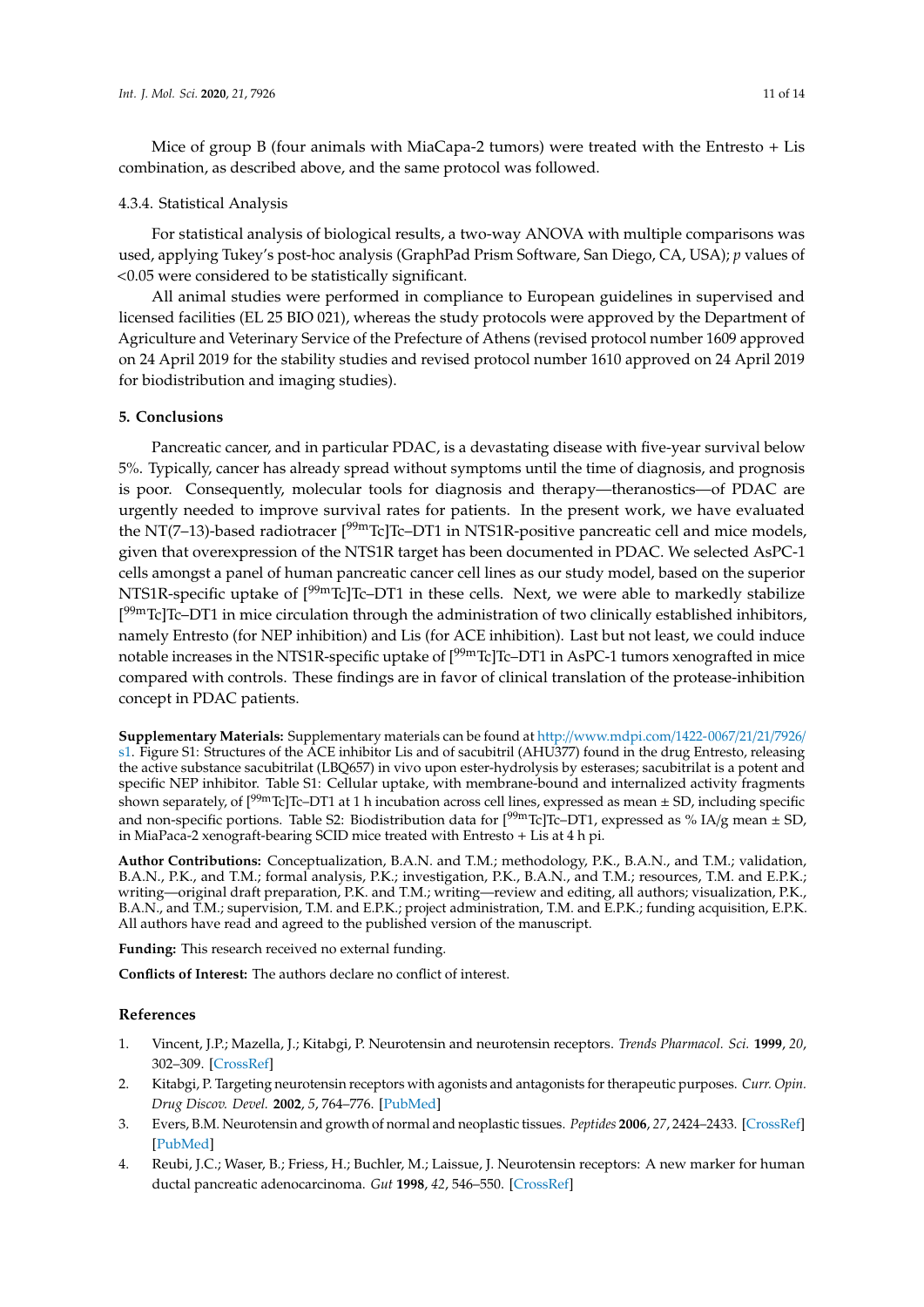- 5. Ishizuka, J.; Townsend, C.M., Jr.; Thompson, J.C. Neurotensin regulates growth of human pancreatic cancer. *Ann. Surg.* **1993**, *217*, 439–445. [\[CrossRef\]](http://dx.doi.org/10.1097/00000658-199305010-00003) [\[PubMed\]](http://www.ncbi.nlm.nih.gov/pubmed/8387763)
- 6. Ehlers, R.A.; Kim, S.; Zhang, Y.; Ethridge, R.T.; Murrilo, C.; Hellmich, M.R.; Evans, D.B.; Townsend, C.M., Jr.; Mark Evers, B. Gut peptide receptor expression in human pancreatic cancers. *Ann. Surg.* **2000**, *231*, 838–848. [\[CrossRef\]](http://dx.doi.org/10.1097/00000658-200006000-00008) [\[PubMed\]](http://www.ncbi.nlm.nih.gov/pubmed/10816627)
- 7. Reubi, J.C.; Waser, B.; Schaer, J.C.; Laissue, J.A. Neurotensin receptors in human neoplasms: High incidence in Ewing's sarcomas. *Int. J. Cancer* **1999**, *82*, 213–218. [\[CrossRef\]](http://dx.doi.org/10.1002/(SICI)1097-0215(19990719)82:2<213::AID-IJC11>3.0.CO;2-8)
- 8. Gui, X.; Guzman, G.; Dobner, P.R.; Kadkol, S.S. Increased neurotensin receptor-1 expression during progression of colonic adenocarcinoma. *Peptides* **2008**, *29*, 1609–1615. [\[CrossRef\]](http://dx.doi.org/10.1016/j.peptides.2008.04.014)
- 9. Morgat, C.; Chastel, A.; Molinie, V.; Schollhammer, R.; Macgrogan, G.; Velasco, V.; Malavaud, B.; Fernandez, P.; Hindie, E. Neurotensin receptor-1 expression in human prostate cancer: A pilot study on primary tumors and lymph node metastases. *Int. J. Mol. Sci.* **2019**, *20*, 1721. [\[CrossRef\]](http://dx.doi.org/10.3390/ijms20071721)
- 10. Souaze, F.; Dupouy, S.; Viardot-Foucault, V.; Bruyneel, E.; Attoub, S.; Gespach, C.; Gompel, A.; Forgez, P. Expression of neurotensin and NT1 receptor in human breast cancer: A potential role in tumor progression. *Cancer Res.* **2006**, *66*, 6243–6249. [\[CrossRef\]](http://dx.doi.org/10.1158/0008-5472.CAN-06-0450)
- 11. Nikolaou, S.; Qiu, S.; Fiorentino, F.; Simillis, C.; Rasheed, S.; Tekkis, P.; Kontovounisios, C. The role of neurotensin and its receptors in non-gastrointestinal cancers: A review. *Cell Commun. Signal.* **2020**, *18*, 68. [\[CrossRef\]](http://dx.doi.org/10.1186/s12964-020-00569-y) [\[PubMed\]](http://www.ncbi.nlm.nih.gov/pubmed/32336282)
- <span id="page-11-0"></span>12. Reubi, J.C.; Waser, B.; Schmassmann, A.; Laissue, J.A. Receptor autoradiographic evaluation of cholecystokinin, neurotensin, somatostatin and vasoactive intestinal peptide receptors in gastro-intestinal adenocarcinoma samples: Where are they really located? *Int. J. Cancer* **1999**, *81*, 376–386. [\[CrossRef\]](http://dx.doi.org/10.1002/(SICI)1097-0215(19990505)81:3<376::AID-IJC11>3.0.CO;2-5)
- <span id="page-11-1"></span>13. Reubi, J.C. Peptide receptors as molecular targets for cancer diagnosis and therapy. *Endocr. Rev.* **2003**, *24*, 389–427. [\[CrossRef\]](http://dx.doi.org/10.1210/er.2002-0007)
- <span id="page-11-2"></span>14. Zhang, J.; Singh, A.; Kulkarni, H.R.; Schuchardt, C.; Müller, D.; Wester, H.J.; Maina, T.; Rösch, F.; van der Meulen, N.P.; Müller, C.; et al. From bench to bedside-the Bad Berka experience with first-in-human studies. *Semin. Nucl. Med.* **2019**, *49*, 422–437. [\[CrossRef\]](http://dx.doi.org/10.1053/j.semnuclmed.2019.06.002) [\[PubMed\]](http://www.ncbi.nlm.nih.gov/pubmed/31470935)
- <span id="page-11-3"></span>15. Granier, C.; van Rietschoten, J.; Kitabgi, P.; Poustis, C.; Freychet, P. Synthesis and characterization of neurotensin analogues for structure/activity relationship studies. Acetyl-neurotensin-(8–13) is the shortest analogue with full binding and pharmacological activities. *Eur. J. Biochem.* **1982**, *124*, 117–124. [\[CrossRef\]](http://dx.doi.org/10.1111/j.1432-1033.1982.tb05913.x)
- 16. Cutler, C.S.; Hennkens, H.M.; Sisay, N.; Huclier-Markai, S.; Jurisson, S.S. Radiometals for combined imaging and therapy. *Chem. Rev.* **2013**, *113*, 858–883. [\[CrossRef\]](http://dx.doi.org/10.1021/cr3003104)
- 17. Maes, V.; García-Garayoa, E.; Blauenstein, P.; Tourwé, D. Novel <sup>99m</sup>Tc-labeled neurotensin analogues with optimized biodistribution properties. *J. Med. Chem.* **2006**, *49*, 1833–1836. [\[CrossRef\]](http://dx.doi.org/10.1021/jm051172f)
- 18. Alshoukr, F.; Rosant, C.; Maes, V.; Abdelhak, J.; Raguin, O.; Burg, S.; Sarda, L.; Barbet, J.; Tourwé, D.; Pelaprat, D.; et al. Novel neurotensin analogues for radioisotope targeting to neurotensin receptor-positive tumors. *Bioconjug. Chem.* **2009**, *20*, 1602–1610. [\[CrossRef\]](http://dx.doi.org/10.1021/bc900151z)
- 19. de Visser, M.; Janssen, P.J.J.M.; Srinivasan, A.; Reubi, J.C.; Waser, B.; Erion, J.L.; Schmidt, M.A.; Krenning, E.P.; de Jong, M. Stabilised In-111-labelled DTPA- and DOTA-conjugated neurotensin analogues for imaging and therapy of exocrine pancreatic cancer. *Eur. J. Nucl. Med. Mol. Imaging* **2003**, *30*, 1134–1139. [\[CrossRef\]](http://dx.doi.org/10.1007/s00259-003-1189-y)
- 20. Achilefu, S.; Srinivasan, A.; Schmidt, M.A.; Jimenez, H.N.; Bugaj, J.E.; Erion, J.L. Novel bioactive and stable neurotensin peptide analogues capable of delivering radiopharmaceuticals and molecular beacons to tumors. *J. Med. Chem.* **2003**, *46*, 3403–3411. [\[CrossRef\]](http://dx.doi.org/10.1021/jm030081k)
- 21. Jia, Y.; Shi, W.; Zhou, Z.; Wagh, N.K.; Fan, W.; Brusnahan, S.K.; Garrison, J.C. Evaluation of DOTA-chelated neurotensin analogs with spacer-enhanced biological performance for neurotensin-receptor-1-positive tumor targeting. *Nucl. Med. Biol.* **2015**, *42*, 816–823. [\[CrossRef\]](http://dx.doi.org/10.1016/j.nucmedbio.2015.07.010) [\[PubMed\]](http://www.ncbi.nlm.nih.gov/pubmed/26302836)
- <span id="page-11-5"></span>22. Maschauer, S.; Prante, O. Radiopharmaceuticals for imaging and endoradiotherapy of neurotensin receptor-positive tumors. *J. Label. Comp. Radiopharm.* **2018**, *61*, 309–325. [\[CrossRef\]](http://dx.doi.org/10.1002/jlcr.3581) [\[PubMed\]](http://www.ncbi.nlm.nih.gov/pubmed/29114915)
- 23. Couder, J.; Tourwé, D.; Van Binst, G.; Schuurkens, J.; Leysen, J.E. Synthesis and biological activities of psi (CH2NH) pseudopeptide analogues of the C-terminal hexapeptide of neurotensin. *Int. J. Pept. Protein Res.* **1993**, *41*, 181–184. [\[CrossRef\]](http://dx.doi.org/10.1111/j.1399-3011.1993.tb00129.x)
- <span id="page-11-4"></span>24. Schubiger, P.A.; Allemann-Tannahill, L.; Egli, A.; Schibli, R.; Alberto, R.; Carrel-Remy, N.; Willmann, M.; Blauenstein, P.; Tourwé, D. Catabolism of neurotensins. Implications for the design of radiolabeling strategies of peptides. *Q. J. Nucl. Med.* **1999**, *43*, 155–158.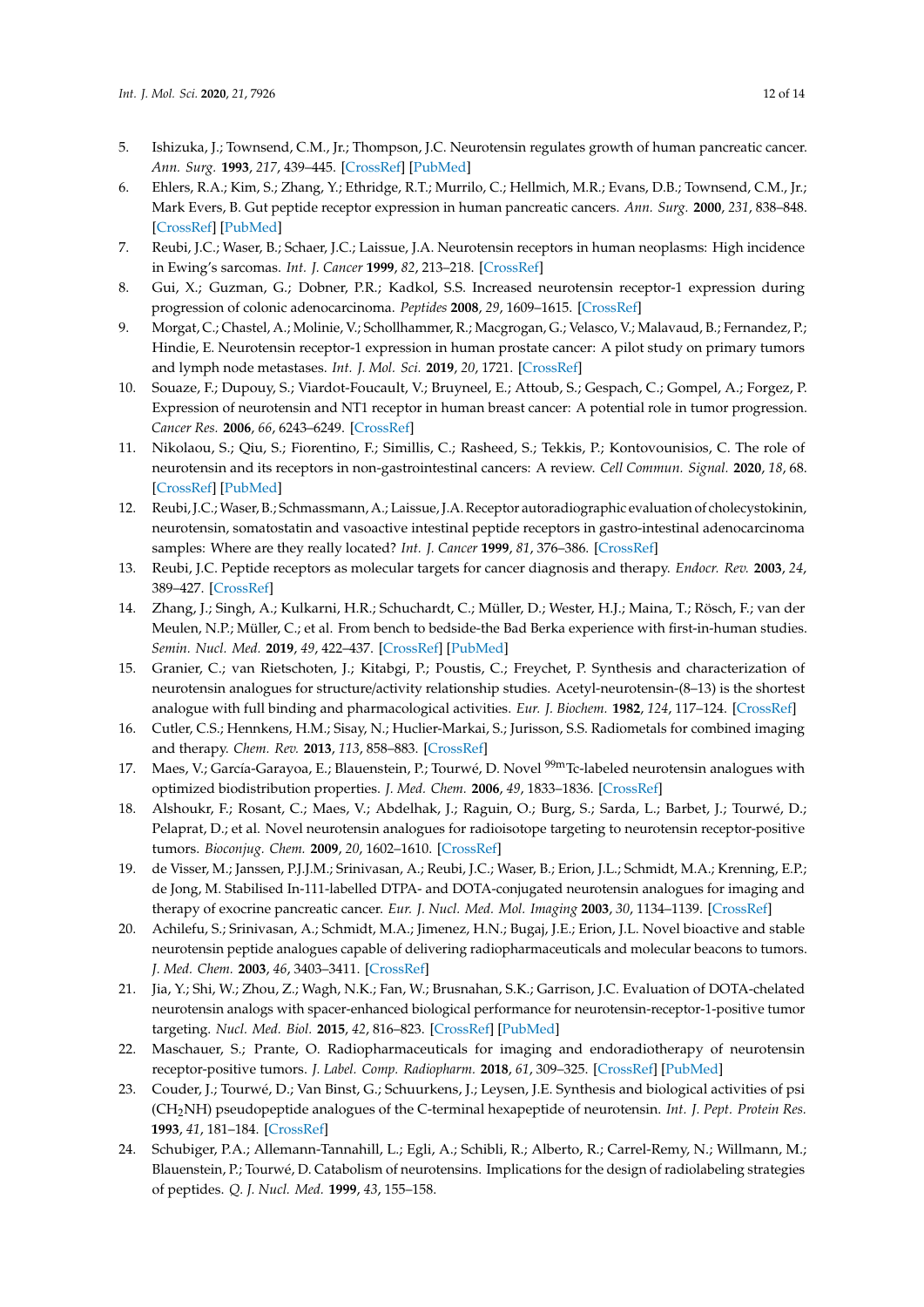- <span id="page-12-0"></span>25. Kostelnik, T.I.; Orvig, C. Radioactive main group and rare earth metals for imaging and therapy. *Chem. Rev.* **2019**, *119*, 902–956. [\[CrossRef\]](http://dx.doi.org/10.1021/acs.chemrev.8b00294)
- <span id="page-12-1"></span>26. de Jong, M.; Breeman, W.A.; Kwekkeboom, D.J.; Valkema, R.; Krenning, E.P. Tumor imaging and therapy using radiolabeled somatostatin analogues. *Acc. Chem. Res.* **2009**, *42*, 873–880. [\[CrossRef\]](http://dx.doi.org/10.1021/ar800188e) [\[PubMed\]](http://www.ncbi.nlm.nih.gov/pubmed/19445476)
- <span id="page-12-2"></span>27. Baum, R.P.; Kulkarni, H.R. THERANOSTICS: From Molecular Imaging Using Ga-68 Labeled Tracers and PET/CT to Personalized Radionuclide Therapy-The Bad Berka Experience. *Theranostics* **2012**, *2*, 437–447. [\[CrossRef\]](http://dx.doi.org/10.7150/thno.3645)
- <span id="page-12-3"></span>28. Nock, B.A.; Nikolopoulou, A.; Reubi, J.C.; Maes, V.; Conrath, P.; Tourwé, D.; Maina, T. Toward stable N<sup>4</sup> -modified neurotensins for NTS1-receptor-targeted tumor imaging with 99mTc. *J. Med. Chem.* **2006**, *49*, 4767–4776. [\[CrossRef\]](http://dx.doi.org/10.1021/jm060415g)
- <span id="page-12-4"></span>29. Maina, T.; Nikolopoulou, A.; Stathopoulou, E.; Galanis, A.S.; Cordopatis, P.; Nock, B.A. [<sup>99m</sup>Tc]demotensin 5 and 6 in the NTS1-r-targeted imaging of tumours: Synthesis and preclinical results. *Eur. J. Nucl. Med. Mol. Imaging* **2007**, *34*, 1804–1814. [\[CrossRef\]](http://dx.doi.org/10.1007/s00259-007-0489-z)
- <span id="page-12-5"></span>30. Gabriel, M.; Decristoforo, C.; Woll, E.; Eisterer, W.; Nock, B.; Maina, T.; Moncayo, R.; Virgolini, I. [<sup>99m</sup>Tc]demotensin VI: Biodistribution and initial clinical results in tumor patients of a pilot/phase I study. *Cancer Biother. Radiopharm.* **2011**, *26*, 557–563. [\[CrossRef\]](http://dx.doi.org/10.1089/cbr.2010.0952)
- <span id="page-12-6"></span>31. Checler, F.; Vincent, J.P.; Kitabgi, P. Degradation of neurotensin by rat brain synaptic membranes: Involvement of a thermolysin-like metalloendopeptidase (enkephalinase), angiotensin-converting enzyme, and other unidentified peptidases. *J. Neurochem.* **1983**, *41*, 375–384. [\[CrossRef\]](http://dx.doi.org/10.1111/j.1471-4159.1983.tb04753.x) [\[PubMed\]](http://www.ncbi.nlm.nih.gov/pubmed/6308159)
- <span id="page-12-17"></span>32. Skidgel, R.A.; Engelbrecht, S.; Johnson, A.R.; Erdös, E.G. Hydrolysis of substance P and neurotensin by converting enzyme and neutral endopeptidase. *Peptides* **1984**, *5*, 769–776. [\[CrossRef\]](http://dx.doi.org/10.1016/0196-9781(84)90020-2)
- 33. Schindler, L.; Bernhardt, G.; Keller, M. Modifications at Arg and Ile give neurotensin(8-13) derivatives with high stability and retained NTS1 receptor affinity. *ACS Med. Chem. Lett.* **2019**, *10*, 960–965. [\[CrossRef\]](http://dx.doi.org/10.1021/acsmedchemlett.9b00122)
- 34. Kitabgi, P.; De Nadai, F.; Rovere, C.; Bidard, J.N. Biosynthesis, maturation, release, and degradation of neurotensin and neuromedin N. *Ann. N. Y. Acad. Sci.* **1992**, *668*, 30–42. [\[CrossRef\]](http://dx.doi.org/10.1111/j.1749-6632.1992.tb27337.x) [\[PubMed\]](http://www.ncbi.nlm.nih.gov/pubmed/1463273)
- <span id="page-12-18"></span>35. Kitabgi, P.; Dubuc, I.; Nouel, D.; Costentin, J.; Cuber, J.C.; Fulcrand, H.; Doulut, S.; Rodriguez, M.; Martinez, J. Effects of thiorphan, bestatin and a novel metallopeptidase inhibitor JMV 390-1 on the recovery of neurotensin and neuromedin N released from mouse hypothalamus. *Neurosci. Lett.* **1992**, *142*, 200–204. [\[CrossRef\]](http://dx.doi.org/10.1016/0304-3940(92)90373-F)
- <span id="page-12-7"></span>36. Kitabgi, P. Inactivation of neurotensin and neuromedin N by Zn metallopeptidases. *Peptides* **2006**, *27*, 2515–2522. [\[CrossRef\]](http://dx.doi.org/10.1016/j.peptides.2005.12.017) [\[PubMed\]](http://www.ncbi.nlm.nih.gov/pubmed/16904239)
- <span id="page-12-8"></span>37. Paschoalin, T.; Carmona, A.K.; Rodrigues, E.G.; Oliveira, V.; Monteiro, H.P.; Juliano, M.A.; Juliano, L.; Travassos, L.R. Characterization of thimet oligopeptidase and neurolysin activities in B16F10-NEX2 tumor cells and their involvement in angiogenesis and tumor growth. *Mol. Cancer* **2007**, *6*, 44. [\[CrossRef\]](http://dx.doi.org/10.1186/1476-4598-6-44)
- <span id="page-12-9"></span>38. Berti, D.A.; Morano, C.; Russo, L.C.; Castro, L.M.; Cunha, F.M.; Zhang, X.; Sironi, J.; Klitzke, C.F.; Ferro, E.S.; Fricker, L.D. Analysis of intracellular substrates and products of thimet oligopeptidase in human embryonic kidney 293 cells. *J. Biol. Chem.* **2009**, *284*, 14105–14116. [\[CrossRef\]](http://dx.doi.org/10.1074/jbc.M807916200)
- <span id="page-12-10"></span>39. Kanellopoulos, P.; Kaloudi, A.; Jong, M.; Krenning, E.P.; Nock, B.A.; Maina, T. Key-protease inhibition regimens promote tumor targeting of neurotensin radioligands. *Pharmaceutics* **2020**, *12*, 528. [\[CrossRef\]](http://dx.doi.org/10.3390/pharmaceutics12060528)
- <span id="page-12-11"></span>40. Suda, H.; Aoyagi, T.; Takeuchi, T.; Umezawa, H. Letter: A thermolysin inhibitor produced by actinomycetes: Phosphoramidon. *J. Antibiot. (Tokyo)* **1973**, *26*, 621–623. [\[CrossRef\]](http://dx.doi.org/10.7164/antibiotics.26.621)
- <span id="page-12-12"></span>41. Millar, J.A.; Derkx, F.H.; McLean, K.; Reid, J.L. Pharmacodynamics of converting enzyme inhibition: The cardiovascular, endocrine and autonomic effects of MK421 (enalapril) and MK521. *Br. J. Clin. Pharmacol.* **1982**, *14*, 347–355. [\[CrossRef\]](http://dx.doi.org/10.1111/j.1365-2125.1982.tb01990.x)
- <span id="page-12-13"></span>42. Cornelissen, B.; Knight, J.C.; Mukherjee, S.; Evangelista, L.; Xavier, C.; Caobelli, F.; Del Vecchio, S.; Rbah-Vidal, L.; Barbet, J.; de Jong, M.; et al. Translational molecular imaging in exocrine pancreatic cancer. *Eur. J. Nucl. Med. Mol. Imaging* **2018**, *45*, 2442–2455. [\[CrossRef\]](http://dx.doi.org/10.1007/s00259-018-4146-5)
- <span id="page-12-14"></span>43. Gu, J.; Noe, A.; Chandra, P.; Al-Fayoumi, S.; Ligueros-Saylan, M.; Sarangapani, R.; Maahs, S.; Ksander, G.; Rigel, D.F.; Jeng, A.Y.; et al. Pharmacokinetics and pharmacodynamics of LCZ696, a novel dual-acting angiotensin receptor-neprilysin inhibitor (ARNi). *J. Clin. Pharmacol.* **2010**, *50*, 401–414. [\[CrossRef\]](http://dx.doi.org/10.1177/0091270009343932)
- <span id="page-12-15"></span>44. McMurray, J.J.; Packer, M.; Solomon, S.D. Neprilysin inhibition for heart failure. *N. Engl. J. Med.* **2014**, *371*, 2336–2337. [\[CrossRef\]](http://dx.doi.org/10.1056/NEJMoa1409077) [\[PubMed\]](http://www.ncbi.nlm.nih.gov/pubmed/25494275)
- <span id="page-12-16"></span>45. Froberg, A.C.; van Eijck, C.H.J.; Verdijsseldonck, M.C.C.; Melis, M.; Bakker, W.H.; Krenning, E.P. Use of neurotensin analogue In-111-DTPA-neurotensin (In-111-MP2530) in diagnosis of pancreatic adenocarcinoma. *Eur. J. Nucl. Med. Mol. Imaging* **2004**, *31* (Suppl. 2), S392.